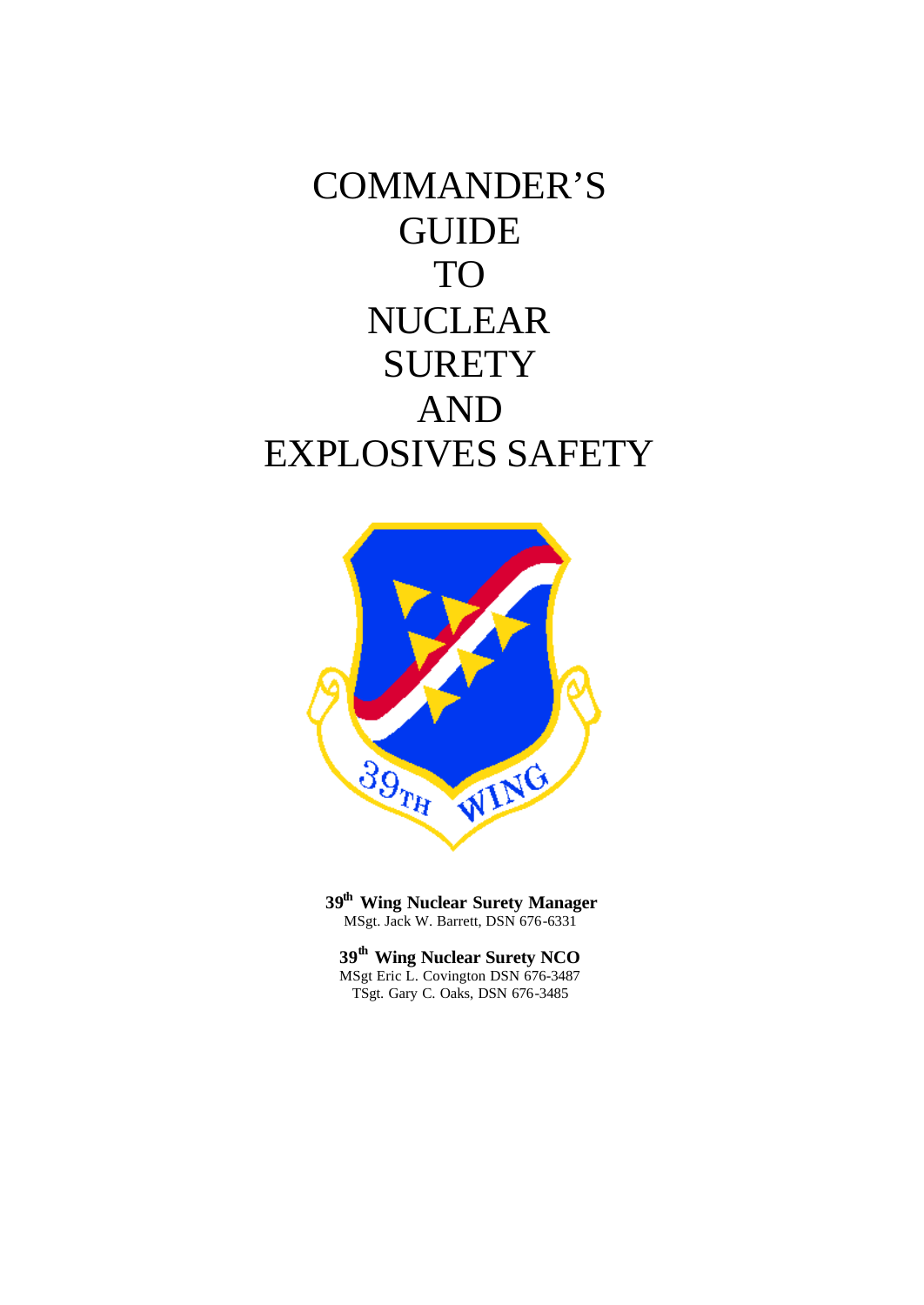1. Importance of, and Need for, US Nuclear Capability.

Despite the collapse of the Soviet Union, there is still a need for a US nuclear capability. The primary purpose for US nuclear capability is to deter war by making the consequences of war too high for any rational adversary to accept. The key word of that last sentence is "rational." Many third world countries continue to pursue their own nuclear programs or attempt to obtain weapons from other sources. This means that the primary threat has changed from an eyeball-toeyeball confrontation with the former Warsaw Pact to Third World proliferation. Possible scenarios include North Korean development of nuclear weapons, or an oil-rich Middle Eastern country acquiring nuclear technology/weapons from a cash-poor former power. Consequently, it is vital that the US maintains its nuclear capability.

2. Nuclear Mishap Prevention Responsibilities of those who work with nuclear weapons.

a. These can best be summed up by the four DoD Nuclear Safety Standards:

## **There shall be positive measures to prevent nuclear weapons involved in accidents or incidents, or jettisoned weapons, from producing a nuclear yield.**

**There shall be positive steps to prevent DELIBERATE pre -arming, arming, launching, firing, or releasing of nuclear weapons, except upon execution of emergency war orders or when directed by competent authority.**

**There shall be positive measures to prevent INADVERTENT pre -arming, arming, launching, firing, or releasing of nuclear weapons in all normal and credible abnormal environments.**

## **There shall be positive measures to ensure adequate security of nuclear weapons, pursuant to DoD Directive 5210.41,** *Security Policy for Protecting Nuclear Weapons***, September 1988.**

b. The Air Force Nuclear Surety Program is the program designed to ensure that the DoD mandates are met by Air Force units. You are responsible to know and understand all facets of the nuclear surety program that apply to you and your job. This commander's guide is designed to do that.

3. Possible Adverse Impacts in the Event of a Serious Nuclear Mishap.

a. These are not difficult to imagine. If a weapon produced a nuclear yield, the consequences are unacceptable. From the destruction wrought from the fireball itself, to the residual effects of the fallout produced, the actual consequences would be grave indeed. Even if there were a non-nuclear detonation, the resulting spread of radioactive material would leave an environmental nightmare for hundreds if not thousands of years. The political ramifications of such a catastrophe would be equally grave. In all likelihood, demands that we de-nuclearize to prevent recurrence would skyrocket. At the very least, more safeguards would be added which would increase costs on the DoE and DoD. Nuclear weapons must be afforded special protection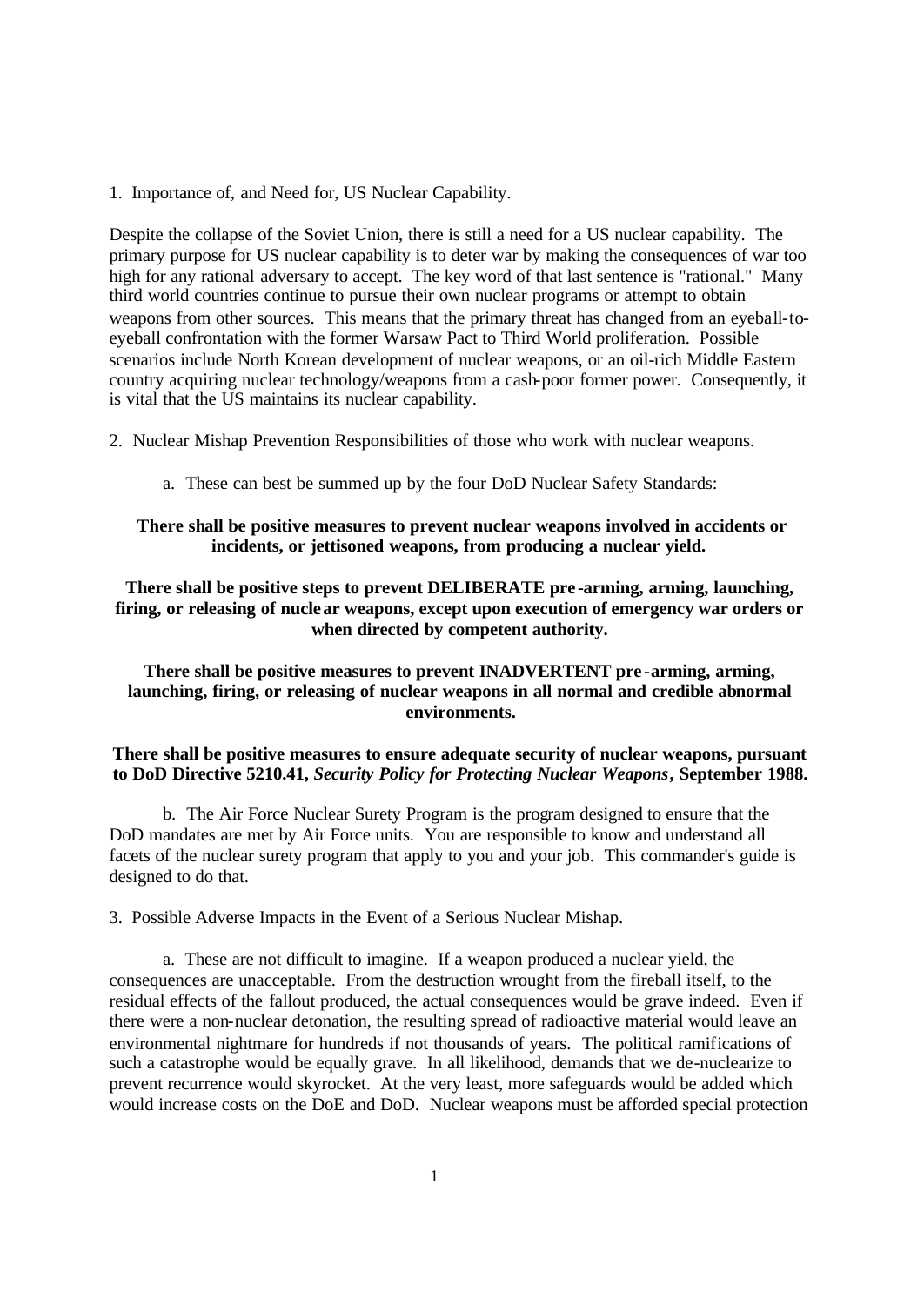on all levels due to their destructive potential, high cost, and political ramifications. Providing the special protection necessary is the function of the Air Force Nuclear Surety Program.

4. Weapon System Safety Rules.

a. The weapons system safety rules are covered in AFI 91- series publications. Following are the highlights from these rules:

(1) Safety rules always apply, even during war.

(2) The commander **may** deviate from a specific rule in an emergency, but **may not** expend a nuclear weapon until authorized by emergency war order.

(3) Do not use weapons to trouble-shoot faults.

b. Verify basic weapon configuration using applicable technical data.

c. As a potential sole vouching authority in the area, you are responsible for the safety and security of the resource. Here is an abbreviated checklist:

(1) Adequate security established (entry controller (EC), rear guard, doors shut).

- (2) Ensure EC verifies your credentials prior to entry.
- (3) Ensure EC searches hand carried items prior to team entry.
- (4) Maintain two-person control.

e. The only time power may be applied to a nuclear weapon is to perform authorized permissive action link (PAL) operations or to monitor the weapon.

5. Security Requirements.

a. Because of their political and military importance, their destructiveness, and the consequences of an unauthorized nuclear detonation, nuclear weapons are considered to face a special threat.

b. Priority A resources--the highest priority possible. Examples include:

(1) Nuclear weapons.

(2) Command, Control, Communications, and Computers  $(C<sup>4</sup>)$  systems that directly support nuclear missions.

(3) Designated space and launch resources.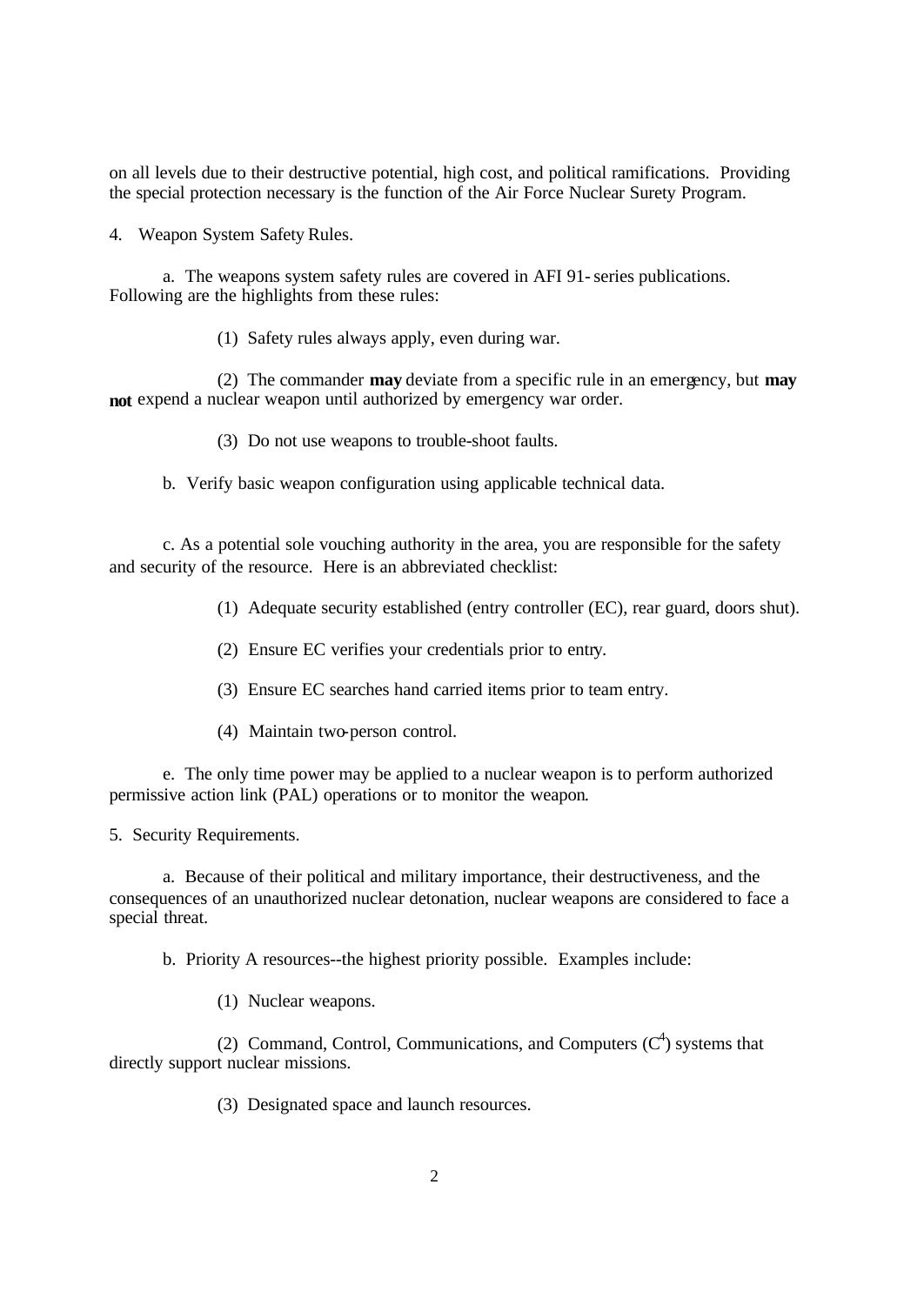(4) Aircraft designated to transport the President of the United States.

c. Priority B resources--the second highest priority. The major component of weapons systems that are not on alert, but are on installations from which they would be launched for direct strikes or engagement with the enemy or systems that are expensive, limited in number, or one of a kind.

d. Priority C resources--the third highest priority--combat aircraft and missiles not on alert but that can be brought to alert status.

e. Personnel entry into a restricted area will be severely limited at all times. Only persons needed to perform essential official tasks will be allowed to enter.

(1) Unescorted entry is based on frequency of need.

(2) Escorted entry applies to all personnel who may be needed within the restricted area, but who do not qualify for unescorted entry.

(3) The official document to grant a person unescorted entry is the Restricted Area Badge, AF Form 1199 series.

(a) The badge must be displayed on the outer clothing whenever inside the restricted area and must never be displayed outside the restricted area.

(b) The person to whom the badge is issued is responsible for its security and must notify the issuing official if the badge is ever lost.

f. Personnel requiring escorted entry must be authorized into the restricted area by an escort official. Escort officials will have an "E" next to the open areas on the line badge where they have escort authority

(1) Personnel under escort must be continuously under surveillance.

(2) Escort officials are responsible to explain the rules of movement within the restricted area.

(3) The escort or sole vouching authority may specifically designate another person to escort and remain with the person or team being escorted.

g. Entry control procedures will be strictly adhered to by both security and other associated personnel of a restricted area. Single badges are used for entry into areas containing priority "B" and "C" resources as well as some priority "A" resources. Single badge procedures can be defeated relatively easily, so supporting identification and verification procedures are used: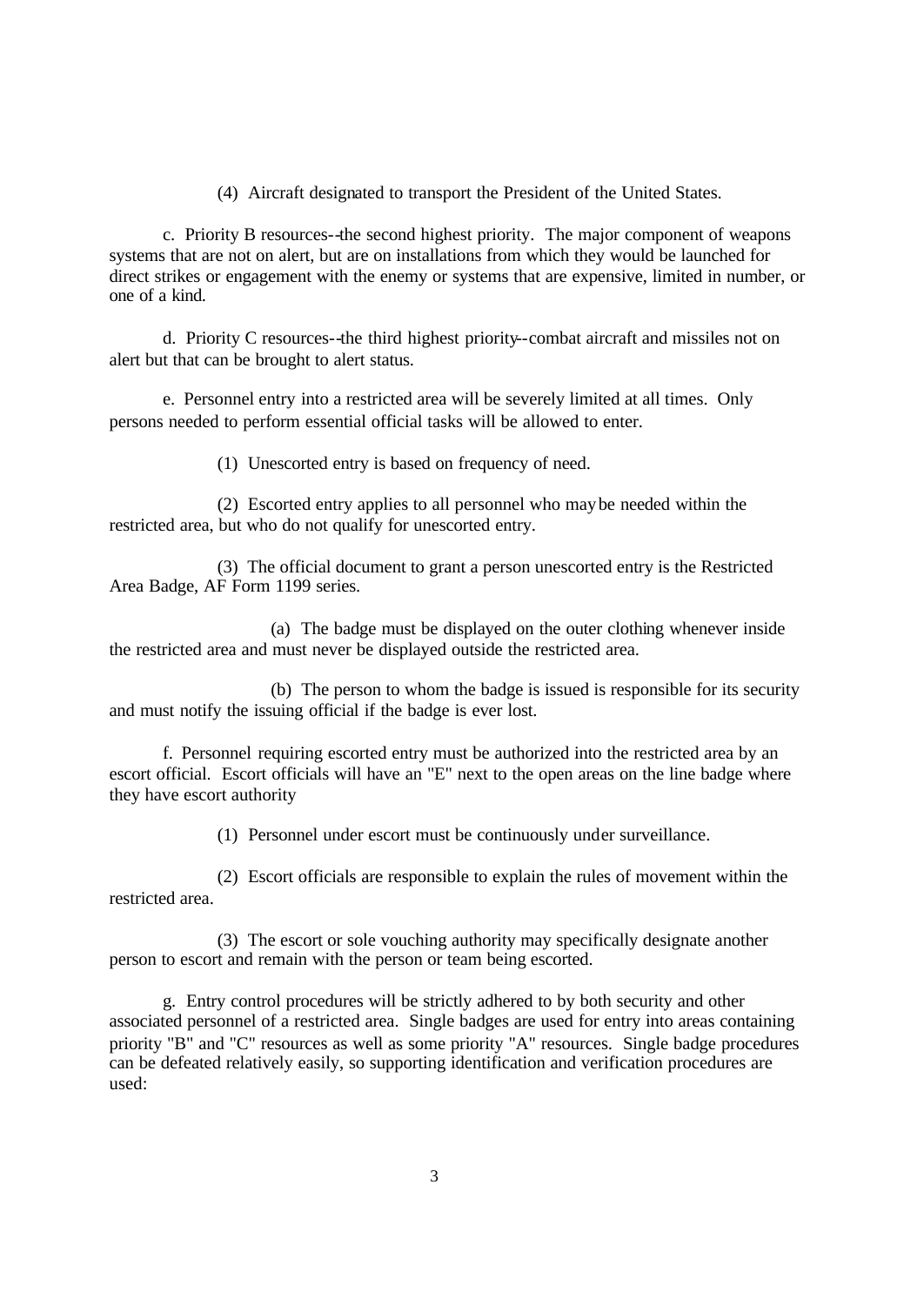(1) Personal recognition.

(2) Signature/credential check.

(3) Telephone or radio verification.

(4) Sign/countersign system.

h. Priority areas have locally prescribed duress code words or signals. Use of these words or signals alerts others you are being held against your will. These codes and signals are classified confidential IAW governing directives. Assigned personnel are responsible for knowing these words and understanding their use.

i. The entry controller controls all restricted area entry.

j. Sole vouching authorities are identified by the restricted area badge and one of the following:

- (1) USAFE Form 324 (for pilots).
- (2) Restricted Area Badge-Numbering System (RAB-NS).
- (3) Munitions Entry Authority List (MEAL).

k. Transfer of sole vouching authority between two authorized individuals is permitted provided the close -in sentry (entry controller) is notified of the transfer.

l. Close-in security areas are only associated with priority "A" resources. Inside restricted areas containing this type of resource, individual close-in security areas (no-lone zones) will be established unless the restricted area and close-in security area are one and the same.

(1) Sheltered resources will have a boundary formed by the physical confines of the facility itself (walls, door, roof, etc.)

(2) Exposed resources will have a close-in boundary completely encompassing the resource from a distance between 10 and 60 feet inclusive. Resources are considered exposed when removed from permanent storage structures.

(3) The close-in boundary for exposed resources are marked in one of the following manners:

(a) Painted red line, 4 to 6 inches wide.

(b) Red or orange chain, tape, or rope laid on the ground or supported by

stanchions.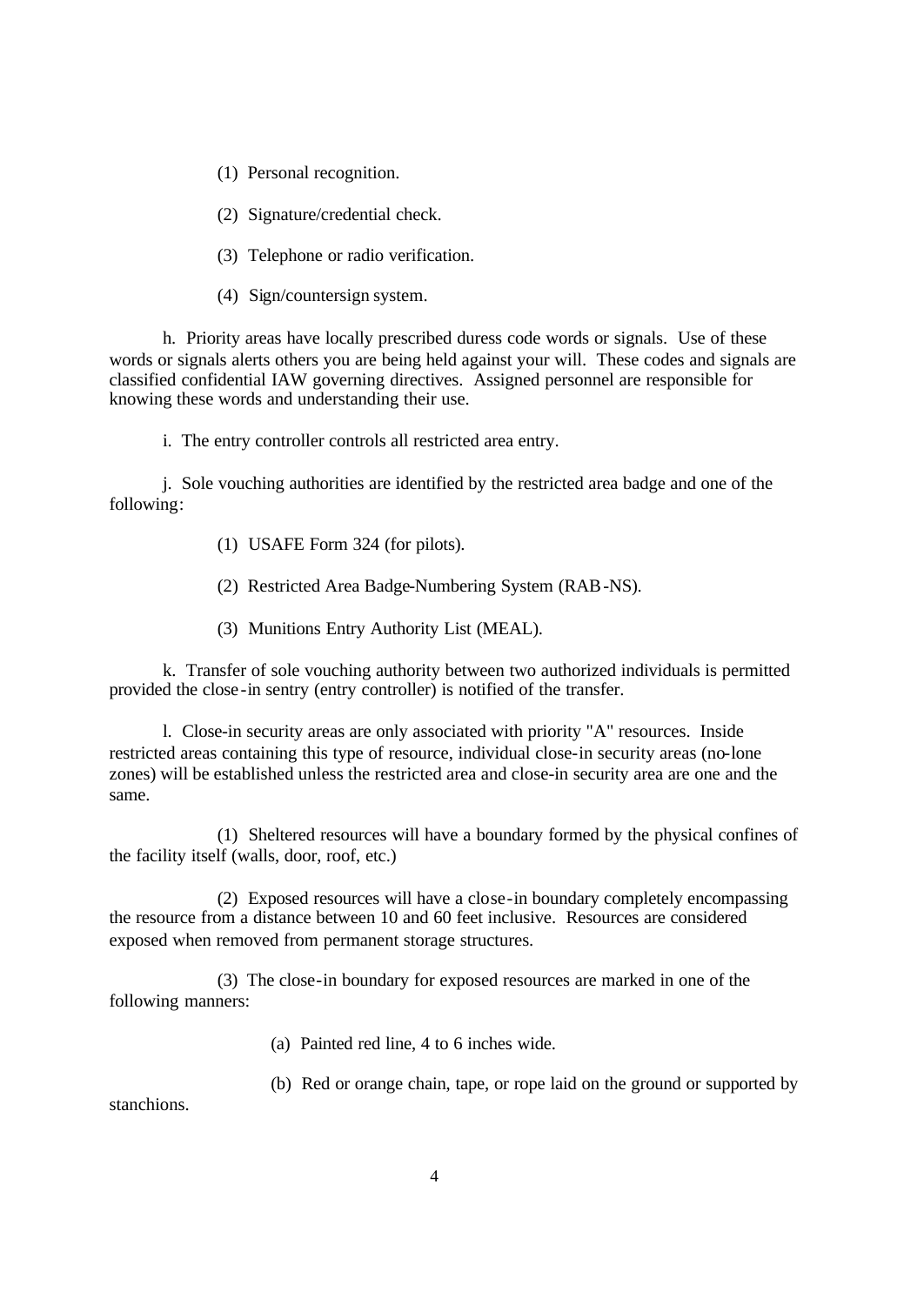(c) Aircraft shelters are marked by elevated rope or tape stretching across

the front doors.

(d) During temporary periods not to exceed 30 minutes, armed security forces or munitions personnel may be used to cordon an area in lieu of a barrier.

(4) All entry to and exit from a no lone zone must be through a single entry control point.

m. Security reports:

(1) **Helping Hand**: An unclassified message from anyone who detects an unusual incident, possibly hostile, that affects priority resources. The installation command post shouldn't immediately relay the information to higher headquarters.

(2) **Covered Wagon**: An unclassified message to inform higher headquarters that an unusual incident affecting priority resources, probably or actually hostile, occurred at an installation or dispersed site.

(3) **Avoid Amber**: An incident or condition which may affect site security.

(4) **Avoid Red**: An incident has occurred or is in progress which is a direct threat to site security.

(5) **Threat Condition Alerting Message (TCAM)**: A down-channel alerting message sent in response to evaluated Covered Wagon reports or current intelligence information. TCAMs don't trigger a theater-wide or AF-wide THREATCON. They give a summary of the situation and offer a recommended course of action. When the TCAM directs a THREATCON, you must implement it.

6. Two-Person Concept.

a. The two-person concept is a key ingredient to the Air Force nuclear surety program. The two-person concept requires that a minimum of two authorized people be granted access to a weapon within a close-in security area. A two-person concept team will consist of at least two people who meet certain requirements. Each must be familiar with the safety and security requirements of the task to be performed and each must be capable of detecting an incorrect or unauthorized act by their counterpart. Momentary breaches of visual contact are possible provided no opportunity for tampering exists or if such breaches are required by technical data due to space constraints.

b. If an incorrect or unauthorized task is detected, the team member is responsible to take positive actions to terminate the act, remove the offending individual from the area, and notify a supervisor.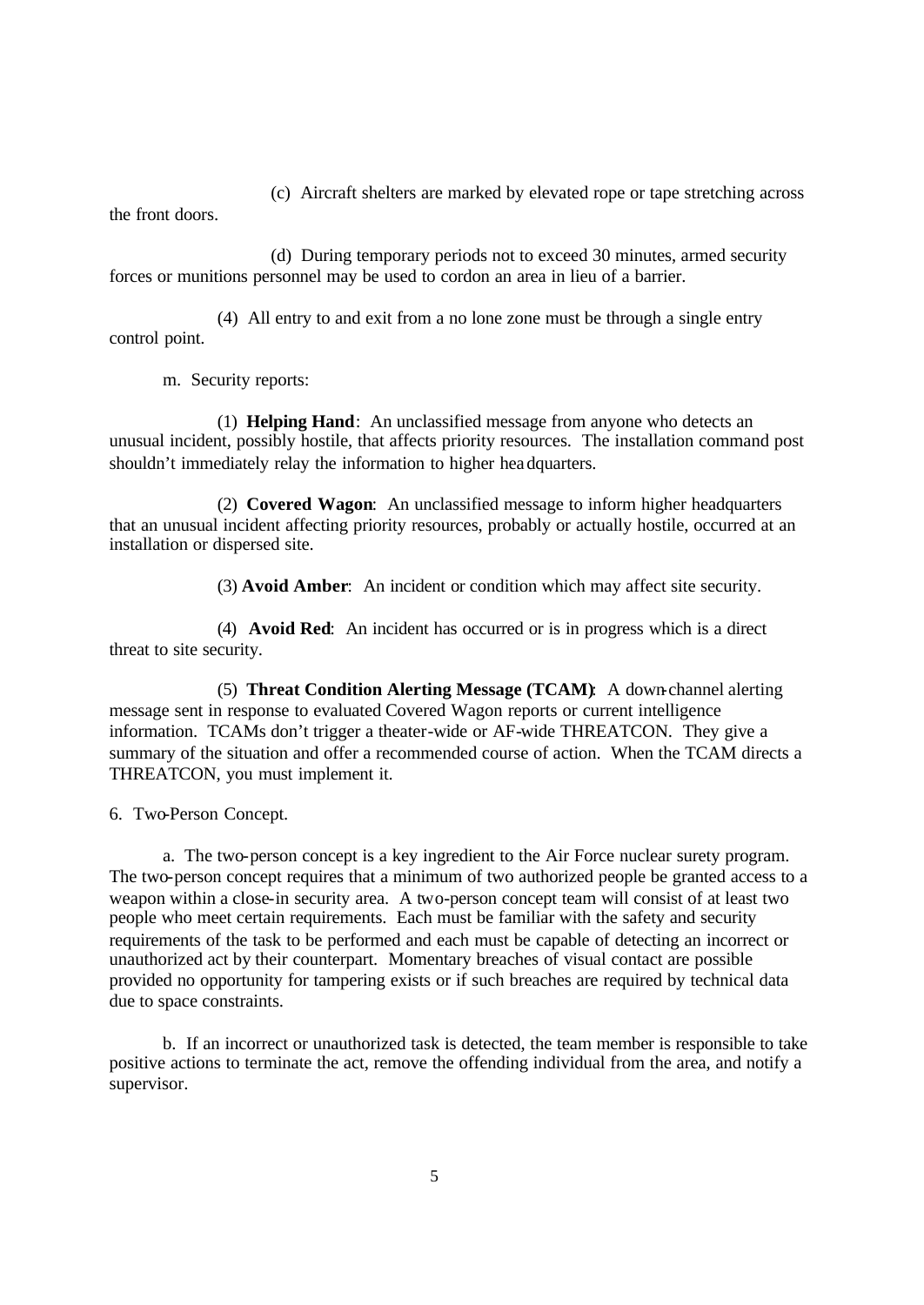c. As stated earlier, deviations from the two-person concept are authorized in emergency situations when there is an immediate threat to the safety or security of nuclear weapons or components. However, custody of US weapons and components must be maintained.

7. Sealing of Nuclear Components.

a. Safing is a method used to protect a nuclear weapon/weapon system, switch, cover, handle, and/or critical component from **inadvertent** activation or entry.

b. Sealing is the method used to **provide evidence** of activation of or tampering with nuclear weapon/weapon system, switch, cover, handle, or critical component.

c. A seal is a device used in sealing which, by its unique design and/or markings, minimizes the possibility of counterfeiting, substituting, removing or reinstalling a seal.

d. A crimping device and die is used to apply the seal. Each crew will be issued a unique crimper which will apply a distinctive design or marking to a lead seal. The seals themselves are accountable items. Crimping devices require controls for receipt, storage, issue, inventory, and disposal of controlled dies. Seals and dies are maintained by individuals other than those responsible for their installation. Training seals will be readily distinguishable from operational seals.

e. If a broken seal is discovered an Avoid Amber report is filed and an investigation is conducted. Any suspect systems will be completely rechecked prior to application of a new seal.

f. If an individual inadvertently breaks a seal in the performance of other duties they will immediately stop the operation in progress, inform their supervisor, and guard the component until the appropriate personnel can verify the system and apply a new seal.

g. Seal integrity is always checked using the two-person concept.

h. Only certified loading or maintenance personnel are authorized to apply and remove seals. Assigned pilots are authorized to remove seals for strike/launch execution only.

i. All imprinted seals will be mutilated to preclude imitation after use. Seals will be returned to the load crew chief for mutilation.

8. Personnel Reliability Program (PRP).

a. PRP is an important adjunct to the two-person concept. PRP ensures that individuals are reliable physically, emotionally, and psychologically to perform tasks with nuclear weapons. The program sets up screening and evaluation procedures involving immediate commanders, Military Personnel Flight, the director of base medical services, and the chief of security force.

b. The purpose of this program is to ensure that personnel with access to or knowledge of nuclear weapons meet the highest standards of personal reliability. The program applies to all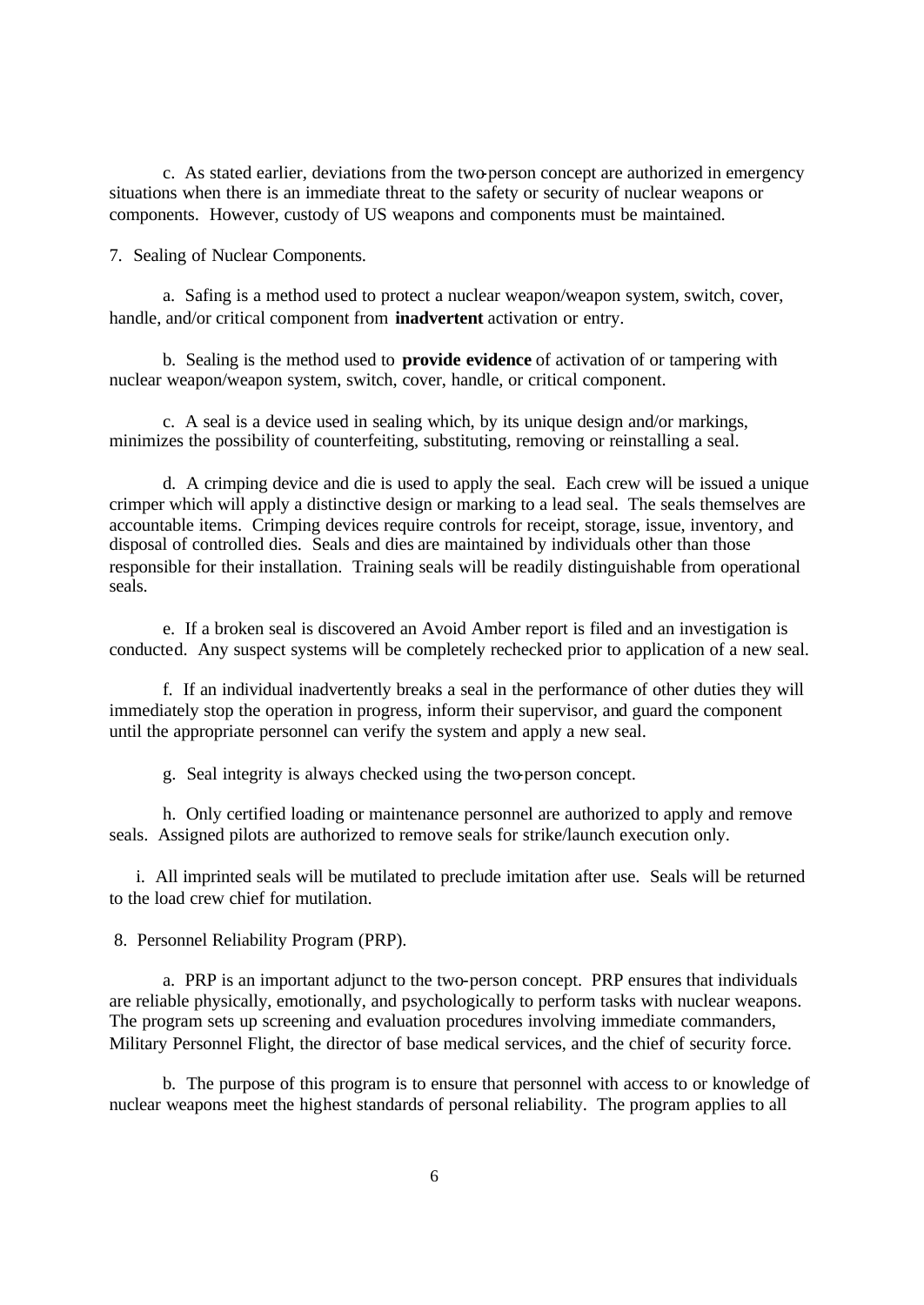active duty Air Force personnel who are presently assigned or selected for assignment to duties involving control, handling, or access to nuclear weapons, weapon systems, or critical components.

c. An individual holds either a critical or controlled position in PRP based upon their assigned duties:

(1) A critical position can be simply defined as **having technical knowledge** of a weapon or weapon system. Examples include pilots, crew chiefs, and weapons loaders.

(2) A controlled position is one in which the individual's duties require them to be in close proximity to the weapon or weapon system, but no technical knowledge is required. Examples include security forces and weapons handling teams.

(3) A commander holds a PRP position which is equal or greater than the type of position they are authorized to certify. So, if a commander certifies critical positions, he/she holds a critical position also.

d. The commander interviews and evaluates the individual prior to their assignment to nuclear weapons duties. During the interview the commander should stress the significance of the assignment, prohibitions involved, and the need for the individual's dependability and stability. The commander also has properly qualified medical personnel review the individual's medical records. Other requirements are:

(1) If the commander can not find any derogatory information within the person's records or during the interview, he/she is accepted by the commander.

(2) The individual must have the proper investigation and security clearance.

(3) The individual signs an AF Form 286 indicating they understand the intent of the program. The commander signs the same form granting clearance.

e. Once qualified, individuals on PRP are continually evaluated by commanders, supervisors, Air Force medical personnel, and co-workers. If an individual's behavior indicates a problem, they should be temporarily or permanently eliminated from the program. **Decertification from PRP is never used as a basis for punishment or disciplinary actions.**

(1) **Suspension** from PRP is used for a period of time not to exceed 30 days which cannot be renewed/extended. Suspension applies when an individual's reliability is not in question, only that circumstances do not allow them to perform PRP functions. A good example is an individual temporarily on some type of medication.

(2) **Temporary Decertification** is used when an individual's reliability is in question. The authorized duration is 180 days, but the certifying official can extend it in 30-day increments, not to exceed 270 days total. A good example for temporary decertification is an individual under investigation by the OSI.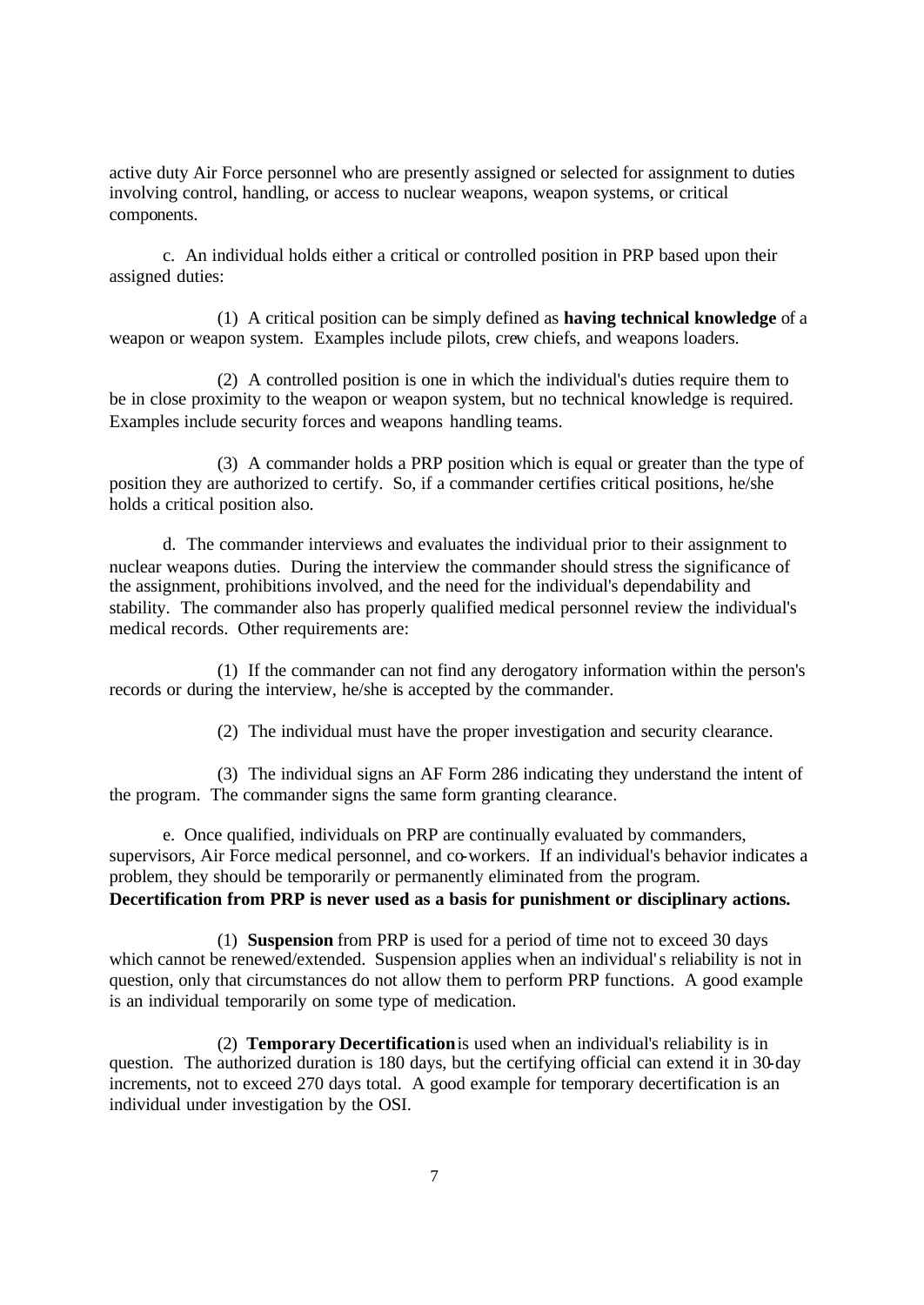(3) **Permanent Decertification** is used to remove an individual completely from PRP. An individual diagnosed as suffering from alcohol abuse or dependence is a good example of a candidate for permanent decertification.

**NOTE:** A permanently decertified individual can be reinstated in cases where there is enough justification that the disqualifying problem no longer exists and the problem would not return under any stressful situations.

f. The commander has the final word on suspending or temporarily decertifying an individual from PRP. However, the commander should seek advice from the individual's supervisor, the base hospital, mental health, social actions, co-workers, the chaplain, or the individual themselves.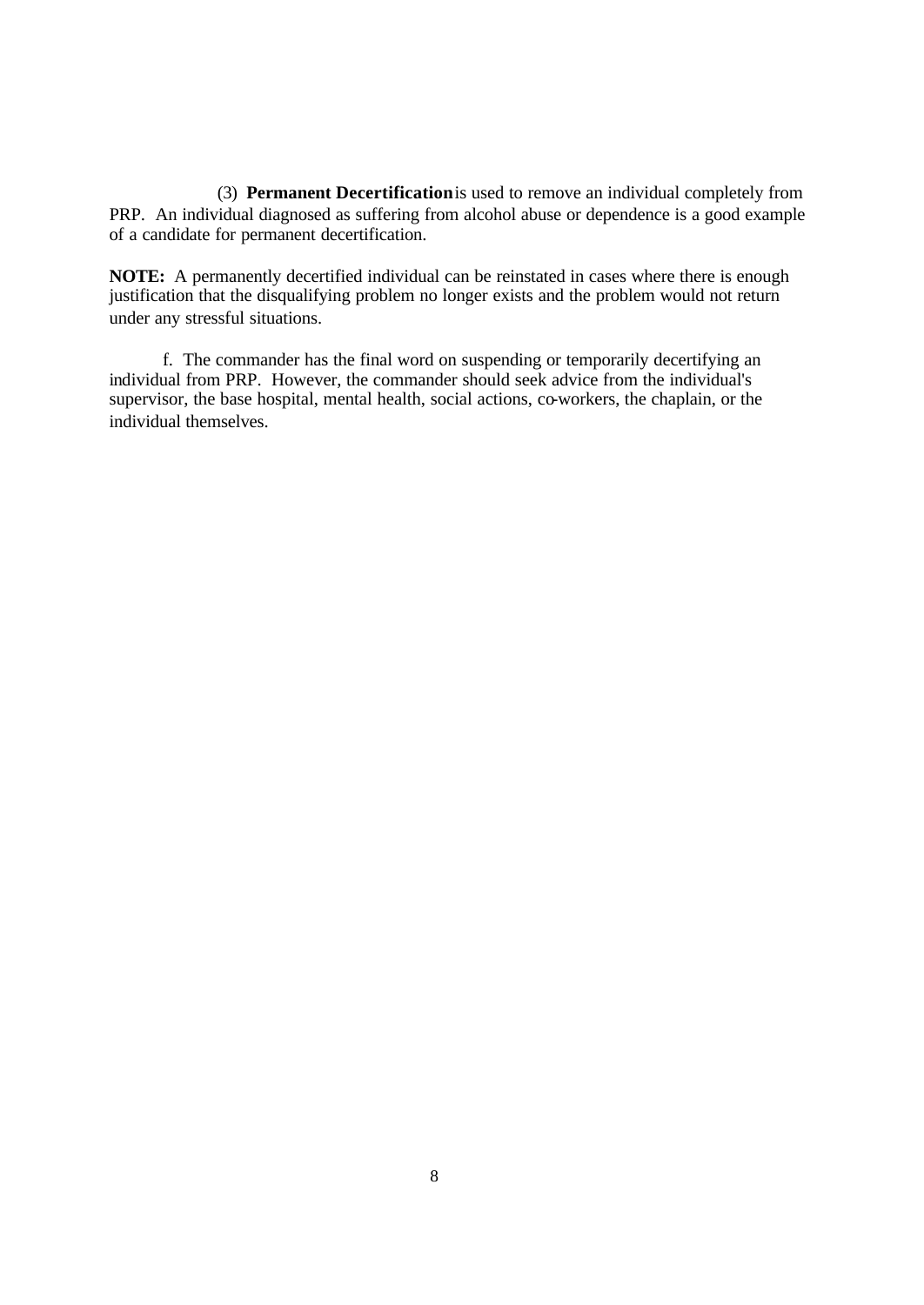9. Nuclear Mishap and Hazard Reporting. Flag words are used to classify nuclear weapon/weapon system mishaps or deficiencies. They are defined below in decreasing order of importance:

a. **NUCFLASH:** An accidental or unauthorized launching, firing, or use by US forces or US supported allied forces, of a nuclear-capable weapon system which **could risk the outbreak of war.** These include:

- (1) Detonation of a nuclear weapon.
- (2) Launch of a nuclear or nuclear-**capable** missile.

(3) Unauthorized deviation from an approved flight plan by a nuclear-armed or nuclear-**capable** aircraft with the capability to penetrate the airspace of the former Soviet Union (Commonwealth of Independent States).

b. **Broken Arrow:** An **accident** or unexpected event involving nuclear weapons, warheads, or nuclear components resulting in any of the following:

- (1) Detonation of a nuclear weapon.
- (2) Non-nuclear detonation or burning of a weapon.
- (3) Public hazard, actual or implied.
- c. **Empty Quiver:** Loss, theft, seizure, destruction of a nuclear weapon.

d. **Bent Spear:** A significant **incident** or unexpected event involving weapons, warheads, or components which does not fall into the Broken Arrow category. These include:

(1) Damage to a nuclear weapon or component to the extent that major rework, complete replacement, examination or re-certification by the design agency is required.

(2) Requires immediate action for safety or weapon security, or may result in adverse public reaction (national or international) or premature release of information.

(3) Has such potential consequences as to warrant the interest or action of officials or agencies outside the Air Force.

e. **Dull Sword:** A nuclear safety **deficiency.** Dull Swords are the most common type of reports, are used to identify a situation, event, or condition not reportable as a Broken Arrow, Empty Quiver, or Bent Spear which could or does degrade nuclear surety. A Dull Sword normally involves an unusual event or significant problem that cannot be properly resolved by the reporting unit. Dull Sword reports bring these problems to the attention of those agencies which can evaluate the problem and correct it if necessary. Additionally, Dull Sword reports are crossfed to units with like equipment so they can check their inventories and correct deficiencies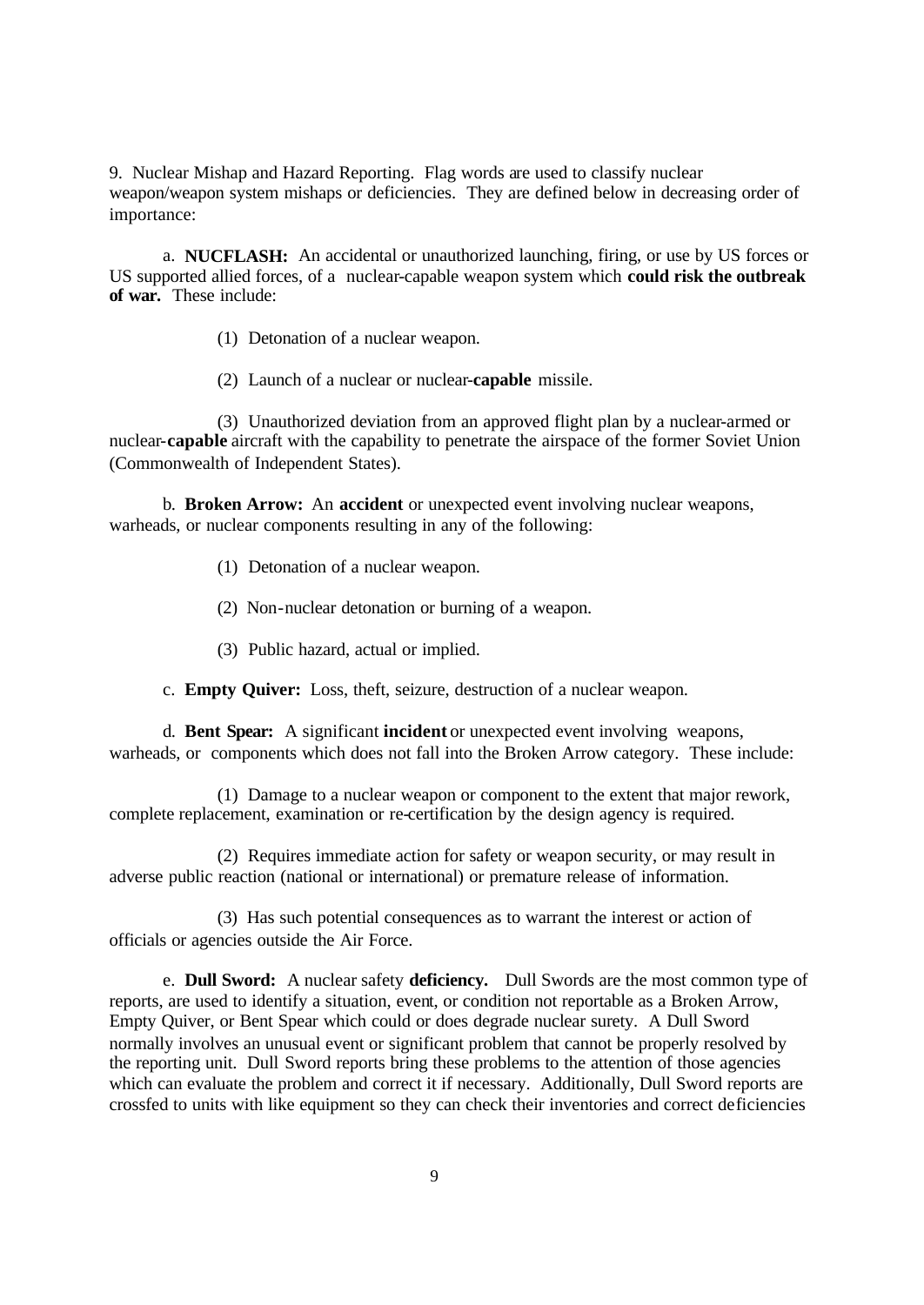before they become mishaps. Events or conditions classified as Dull Swords include the following:

(1) Damage, malfunction, or failure of a nuclear weapon or warhead.

(2) Exposure of weapon or warhead to unusual or severe environments such as flood, earthquake, lightning, etc.

(3) Inadvertent release, launch, loss, or destruction of a nuclear training weapon or ballast dummy warhead.

(4) Unauthorized tampering, attempted break in, or other unusual security related events at nuclear weapon operational or storage facilities.

(5) Security deficiencies observed during logistic movement of nuclear weapons.

(6) Nuclear-certified equipment (listed in TO 00-110N-16) damaged, malfunctions, or fails by other than normal wear.

f. Each individual should be alert for hazards in their work areas. If a hazard is discovered, the following procedures apply:

(1) Stop the task or operation if the hazard endangers life, could cause injury, or damage equipment.

(2) Report the hazard.

(3) Notify the safety office.

(4) Follow procedures to have the hazard corrected ASAP.

10. Local Situations.

a. Convoy movements are when weapons are most vulnerable. Prior to convoy movements, all personnel will be briefed as to the convoy routes, terrorist threat and security procedures.

b. Terrorist groups exist in Turkey. Incirlik AB has been identified as a potential target area from intelligence/OSI reports. Recent actions against these groups may cause the terrorist activity to become more violent and less predictable. These groups appear to be led by intelligent, highly trained individuals who organize the individual cells. Due to recent world events these groups have lost their major source of funding; however they are still considered a threat.

c. Incirlik has several potential target areas, these are: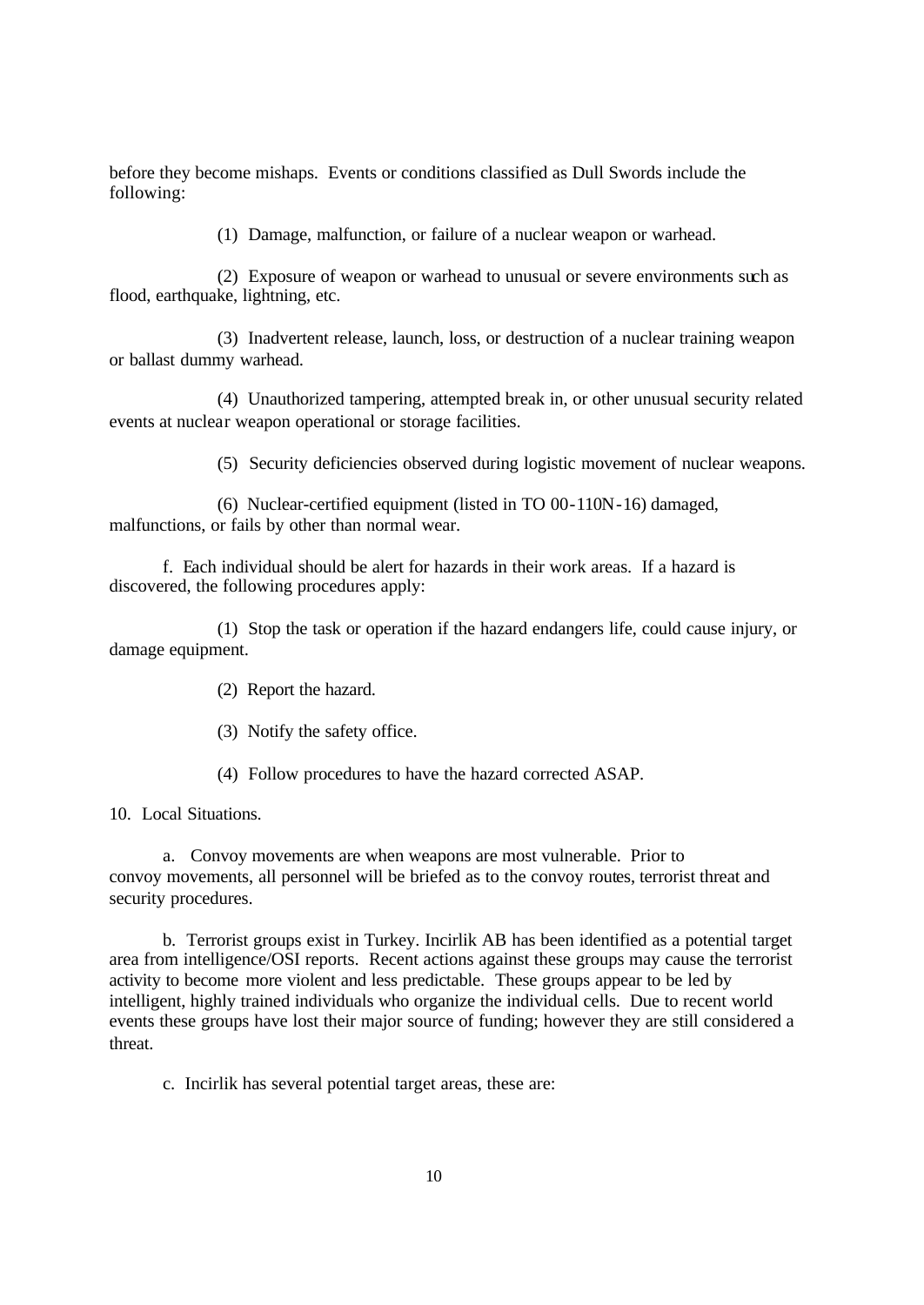- (1) Command Post.
- (2) Hot Cargo Pads.
- (3) Convoys.
- (4) Aircraft Parking Loops/Areas.

11. Support of Logistical Movements of Nuclear Weapons and Critical Components.

a. A logistical movement of nuclear weapons is the movement of nuclear weapons and/or components between installations. The logistic movement of nuclear cargo is one of the Air Force's highest priority tasks and must be given protection from mishaps and terrorist or subversive threats. Commanders must be aware of estimated time of arrival, the nature of cargo aboard, and the requirements for priority handling of all aspects of the mission from arrival to departure to include security, servicing, billeting, clearances, and ground transportation. Each Primary Nuclear Airlift Force (PNAF) movement will have an on-scene coordinator assigned. This officer will be able to resolve difficulties and elevate problems if needed. Typically, this individual will be the logistics group commander or support group commander. Other senior officers and staff will be available to assist the on-scene coordinator. PNAF support will be the number one priority on the base.

- b. The on-scene coordinator will ensure (IAW AFJI 11-204 and MCR 55-18, Vol 1):
	- (1) Proper security is in place prior to beginning the movement.
	- (2) Fire fighting equipment is in place prior to beginning the movement.
	- (3) Adequate maintenance support is available.
	- (4) All nuclear surety policies are adhered to.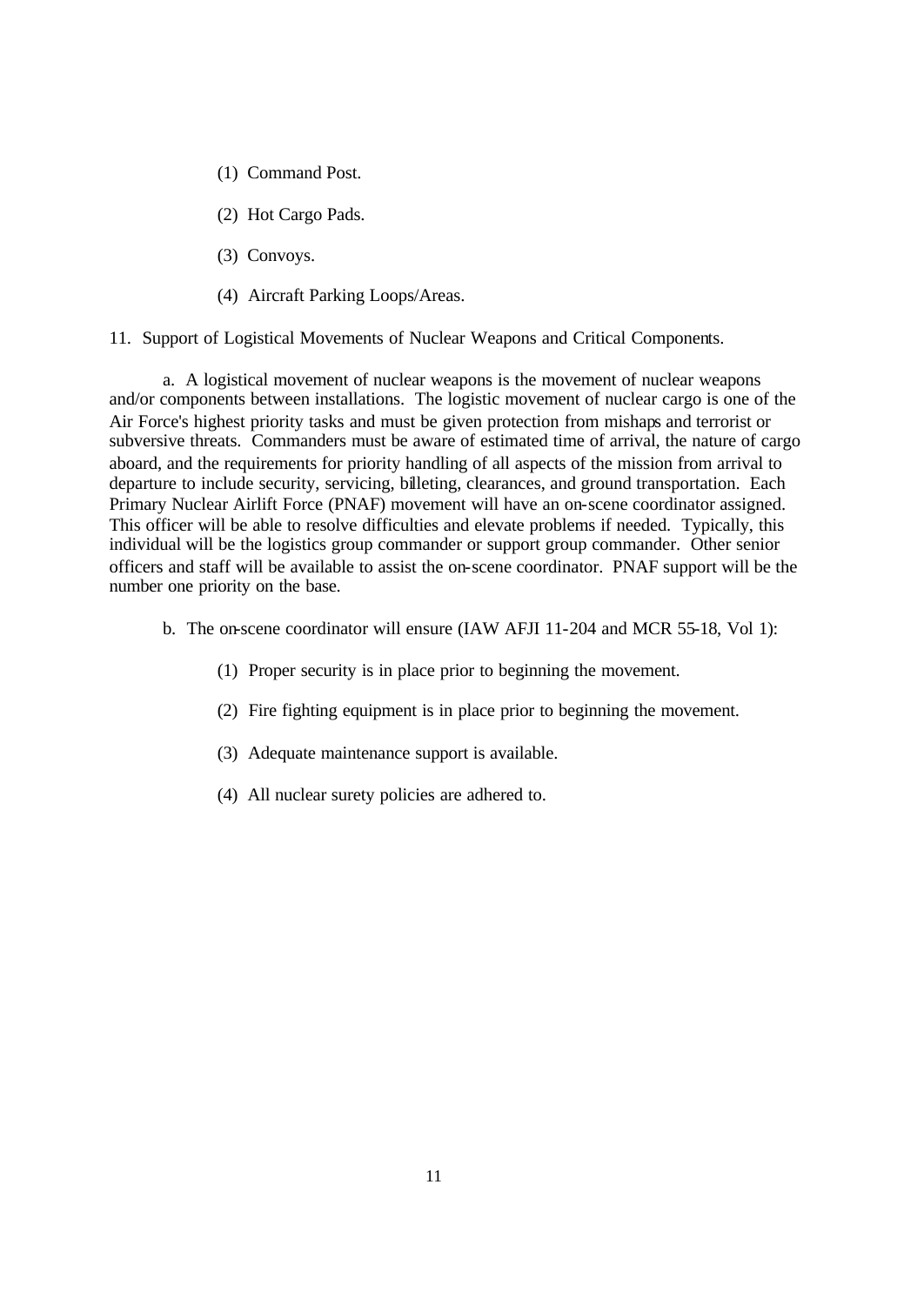12. Summaries of Past Nuclear Mishaps.

a. A B-47 was on a simulated combat mission that originated at Homestead AFB, FL. While near Savannah, GA, the B-47 had a midair collision with an F-86. The B-47 attempted three times to land at Hunter AFB, GA, with a weapon on board. Due to the condition of the aircraft, airspeed could not be reduced enough to insure a safe landing. The decision was made to jettison the weapon rather than subject Hunter AFB to a potential HE detonation. The weapon was dropped off Tybee Beach near Warsaw Sound. Despite an extensive search, the weapon was never found.

b. A B-47 departed Hunter AFB, GA as number three of a four ship deployment to an overseas base. After level off at 15,000 ft, the aircraft accidentally jettisoned an unarmed nuclear weapon. The bomb's HE exploded on impact. The detonation caused property damage and several casualties on the ground.

c. An F-100 was parked on a revetted hard stand in ground alert configuration. The external load consisted of a weapon on the left intermediate station and three fuel tanks. When the starter button was depressed during a practice alert, an explosion and fire occurred when the external fuel tanks inadvertently jettisoned. Fire was put out in seven minutes. Fortunately a capsule was not in vicinity of the aircraft.

d. A B-52 and KC-135 collided during a routine high altitude air refueling operation. Both aircraft crashed near Palomares, SP. The B-52 had four weapons on board. After extensive search, one was recovered on the ground and one from the sea. Two of the weapons' HE material exploded on impact releasing some radioactive materials. About 1400 tons of contaminated soil were removed from the scene for storage at an approved site in the US. Representatives of the Spanish government supervised the cleanup.

e. A B-52 from Plattsburgh AFB, NY crashed and burned some seven miles southwest of the runway at Thule AB, Greenland. The bomber carried four nuclear weapons all of which were destroyed by fire. Some contamination occurred at the crash site which was primarily sea ice. 237,000 cubic feet of contaminated ice, snow, and water were removed to an approved site in the US for storage. Representatives of the Danish government supervised the operation.

f. In response to these, and other mishaps, Strategic Air Command suspended flying airborne alerts (citing rising costs). Also, better safeguards were developed for aircraft flying weapons ferry missions. As you can see, it does not take much to warrant the attention of foreign governments when weapons are involved.

13. Safe Haven Procedures. Safe Haven is a term associated with CONUS units. It is their plan to provide security to transient nuclear cargo, which may be forced to stop there temporarily. At Incirlik, it is used to denote the safe areas the convoy may evacuate to during an attack while performing logistics movements.

14. Intrinsic Radiation Safety Program.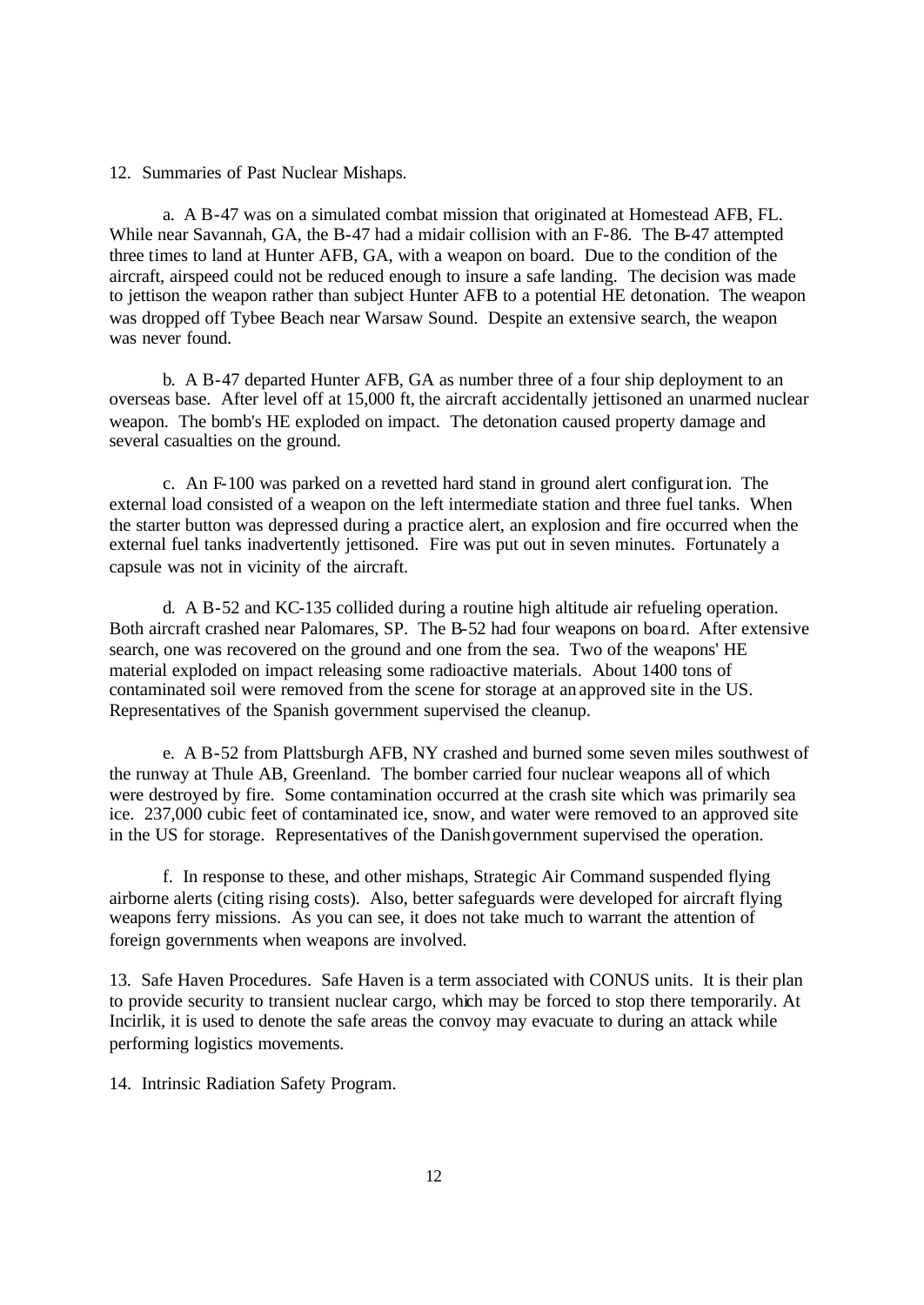a. INRAD is the acronym used for intrinsic radiation.

b. ALARA is the acronym used for "As Low As Reasonably Achievable." Within the constraints imposed by logistics, weapons safety, and security requirements, use the following methods to achieve ALARA:

- (1) Minimize the time individuals spend in the vicinity of the weapon system.
- (2) Increase personnel distance from the weapon systems.
- (3) Use shielding.
- (4) Take a combination of these actions.

c. The goal of the Air Force INRAD program is to safeguard personnel from the harmful effects of ionizing radiation. The types of radiation that can be emitted from a weapon system include:

- (1) Alpha particles extremely weak, no penetration.
- (2) Beta particles somewhat stronger, cannot penetrate much past the skin.
- (3) Gamma particles rare, can penetrate your entire body.
- (4) X-ray particles rare, can penetrate your entire body.

d. Normally, you pick up more ionizing radiation on a sunny day by being outside than you can collect from a weapons system. However, all personnel need to be aware of the INRAD program and the steps you need to take to protect yourself from it. Also, female personnel who know or suspect that they are pregnant must tell their supervisor and be temporarily reassigned to other duties.

15. Electromagnetic Radiation (EMR) Program.

a. Many explosive items are initiated electrically. Some will initiate if exposed to only a small amount of radiated power. To prevent such an event, the wing weapons safety office maintains a map containing locations and operating parameters of permanently assigned emitters. Potential power densities are calculated and unsafe areas are plotted on the map.

b. Emitter locations and types are compared annually with the base frequency manager's records. If your unit is going to have an emitter installed, please contact the safety office. Let them know the requested location and pertinent information about the emitter including operating frequency range (MHz), transmitter power (Watts), and antenna gain (Decibels).

c. One last item to consider is hand-held radios and cellular telephones. These should never be used within the vicinity of any explosives.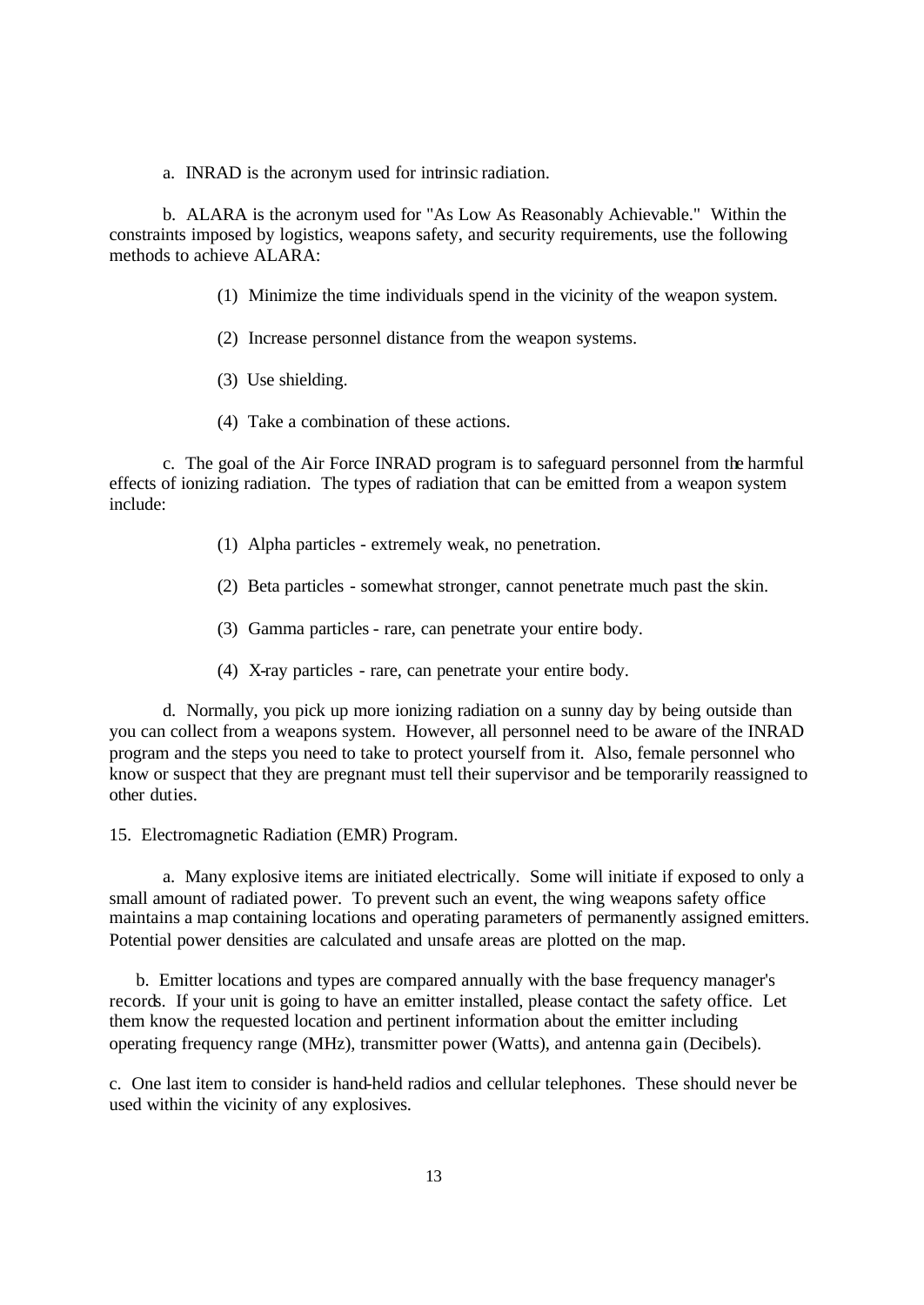#### **EXPLOSIVE SAFETY**

1. A Brief History of Why Explosive Safety Exists:

a. While some explosive safety standards existed prior to 1926 (most notably the American Table of Distances developed for the American Railroad Association), military explosive safety standards trace their origin to the Lake Denmark disaster of 1926. Lake Denmark, NJ was a navy ammunition storage base. In 1926, a stack of the World War I era munitions stored at the base detonated as the result of a lightning strike. Nearby stacks went "high order" either sympathetically or as a result of fragmentation. The explosions and ensuing fires killed 21 and injured 51 others. The resulting public outcry led Congress to direct the Department of the Army and Department of the Navy to form a board to investigate the disaster.

b. The investigation board surveyed ammunition storage areas throughout the country. After some time they recommended that New Jersey laws be adapted as standards. Both the Army and Navy formed their own explosive safety command functions. With the creation of the Air Force and the Department of Defense in 1947, all explosive safety issues were "purplesuited" to preclude one service following different standards from the other services. This body is called the Department of Defense Explosive Safety Board (DDESB).

2. Explosives Safety and the Law:

a. The DDESB reports to the Deputy Assistant Secretary of Defense for Family Support, Education, and Safety. They are the OPR for DoD Standard 6055.9, *Standard Ammunition and Explosives Safety Standards*. This standard is the legal basis for explosives safety. DDESB pronouncements are considered an extension of the will of Congress and as such they have the power of law.

b. The Air Force standard for explosive safety is AFMAN 91-201, *Explosive Safety Standards*. This regulation is an extension of DoD 6055.9 and provides further guidance for Air Force specific explosive safety issues. This manual is also considered an extension of the will of Congress and also has the power of law.

c. The 39WG/CC is responsible for ensuring that all known US and NATO rules are followed within his command. To assist him in these endeavors is the weapons safety office. This office must ensure compliance with all known explosive safety standards. If a unit knowingly violates these rules, it is not considered a violation of the UCMJ, but of US Public Law. This means no court martial, but a civilian trial instead.

## 3. Some Terms Defined:

a. Storing Explosives: Any facility used to store explosives must have either an explosive site plan or an explosive license. Weapons Safety prepares the site plans, and the explosive site plan package is approved by the DDESB after coordination by USAFE and the Air Force Safety Center (AFSC). The explosive license is less stringent due to the quantity and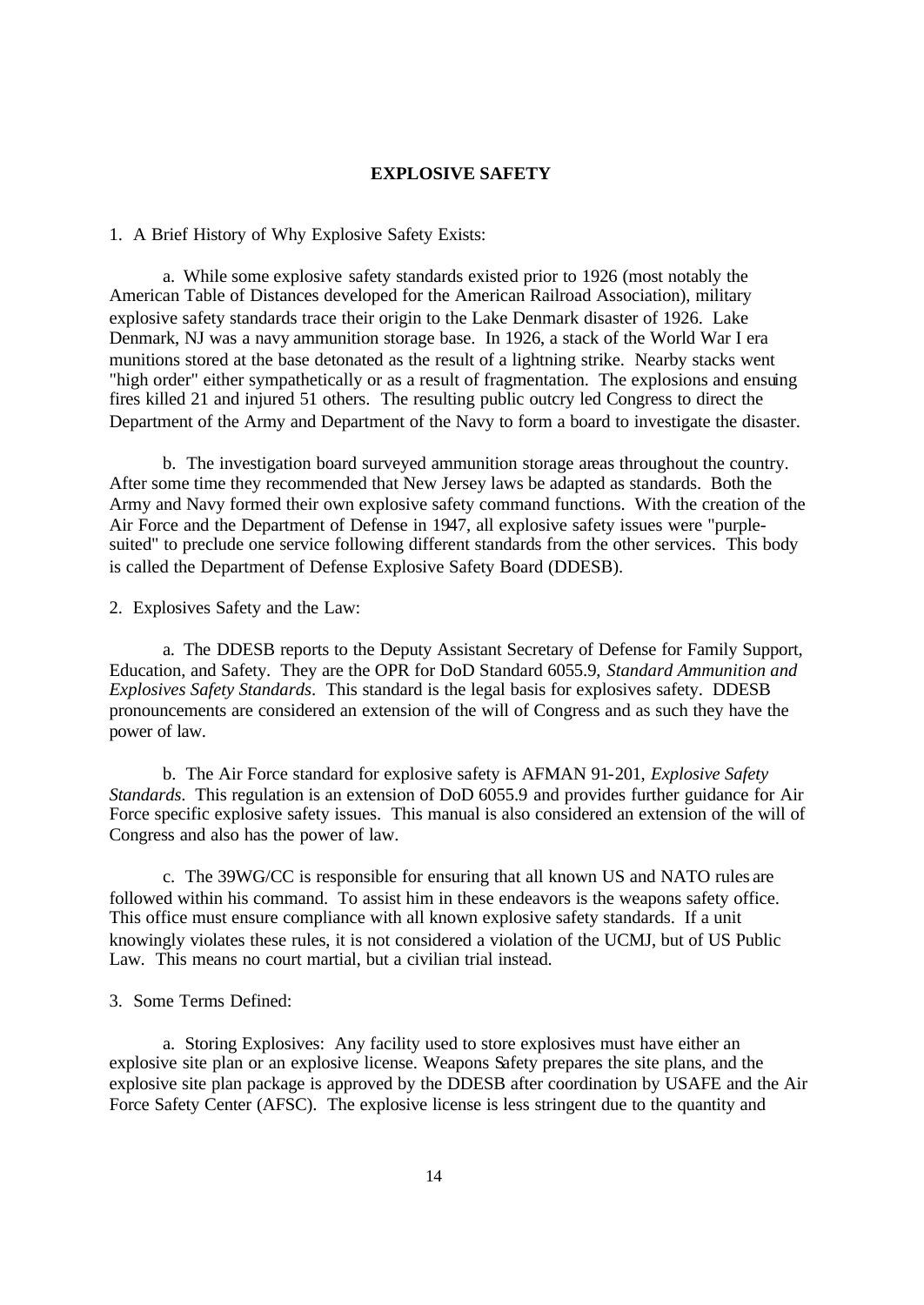types of explosives stored. The facility explosive license is approved at the wing level by the Weapons Safety Office.

b. Potential Explosive Site (PES): Any place where an explosive mishap could occur or where explosives are normally stored. Examples include Hardened Aircraft She lters (HASs) and Earth Covered Igloos.

c. Exposed Site (ES): Any location that can be affected due to a mishap at a PES. Note that a facility can be both an ES and a PES.

d. Quantity-Distance (Q-D): The relationship between the amount of explosives stored at a PES and the distance to a specific ES. Certain targets (ES) can be placed in closer proximity to a PES due to the use of the facility. It must be noted that meeting all Q-D criteria does not provide complete protection, only that the level of risk is acceptable in order to perform a wing's combat mission.

e. K-Factor: This is shorthand for safety factor. The term comes from the equation  $D=KW^3$  (cube root of NEW) where D=distance in feet, K=a safety factor constant and W=the net explosive weight. K-factors vary depending on what the ES is used for. For example, an engine test cell can be placed at a K-factor of 18 from a HAS while a child development center must be at a K-factor of 40/50. K-Factors are determined by AFMAN 91-201, Table 3.3.

f. Inhabited Building Distance: The distance that provides the most protection to a facility or personnel. It is the greatest required distance and is shown as a red ring (or the outside ring) on any explosive map.

g. Public Transportation Route (PTR) Distance: Since people on roads are targets of a transient nature, separation factors are slightly relaxed for them. Typically, PTR distance is 60% of inhabited building separation.

h. Related Facility Distance: The separation factor required for a facility which provides direct support to a specific PES. An example is a hush house from a HAS. Note that the same hush house does not provide direct support to munitions storage areas and would therefore require Inhabited Building Separation.

i. Inter-Magazine Separation: The required separation between two explosive storage facilities, typically two earth covered igloos. This distance is considered great enough to prevent simultaneous detonation or propagation. **This separation factor can not be waived or exempted under any circumstances.**

j. Propagation: An explosion at one site causing explosives at other sites to also detonate.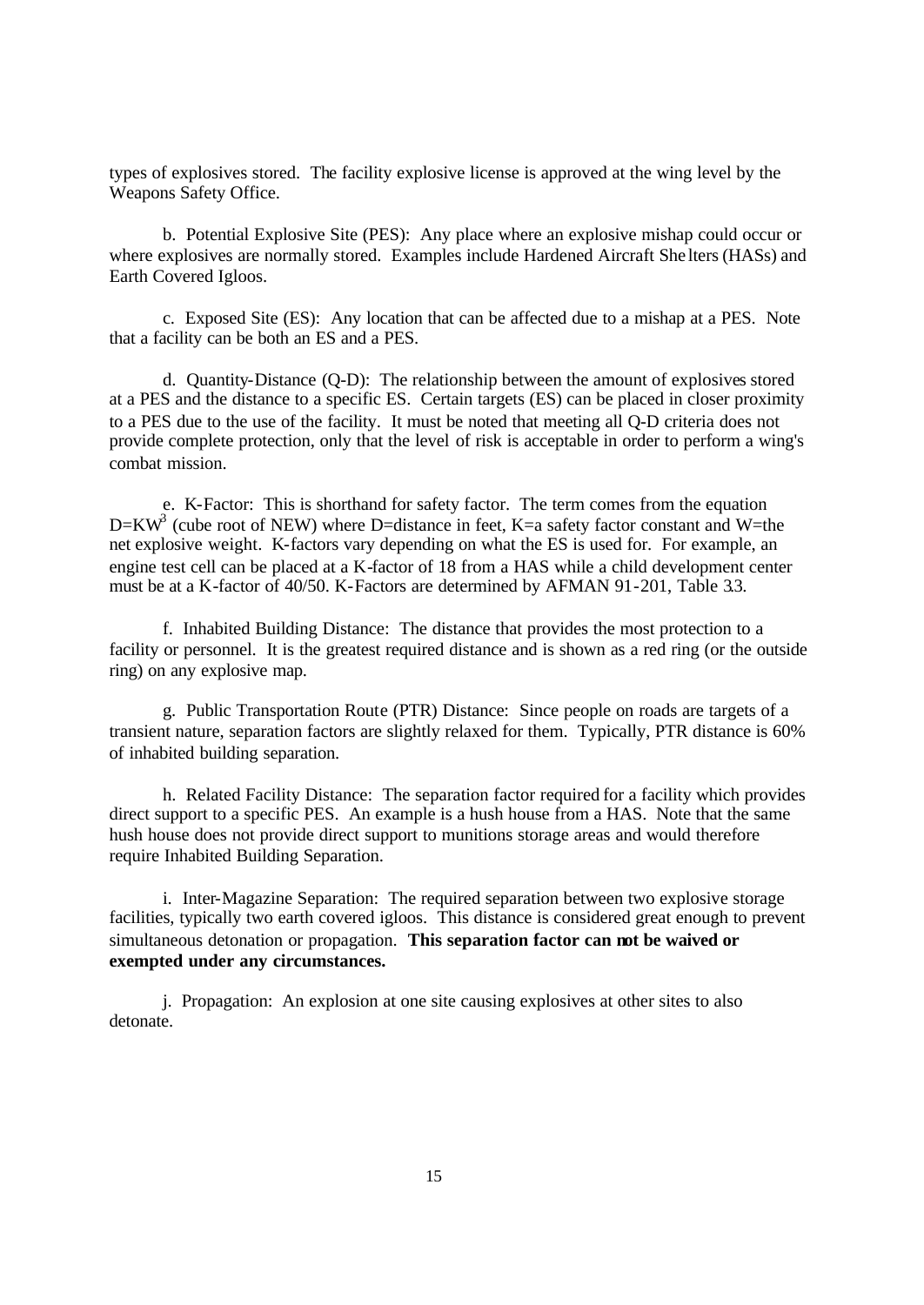k. Net Explosive Weight (NEW): The total explosive weight of an explosive item. Seldom will this number correspond to the total weight of an item. For example, a MK -82 500 lb. bomb has an NEW of only 192 lbs.

l. Waiver: Used for temporary deviation from explosive Q-D requirements. The approval is based on the type of risk, type and location of the ES, and the time it will be required. The waiver should be used for any condition a unit expects to correct within 5 years.

m. Exemption: These are long-term (normally permanent) deviation of Q-D which the unit believes will not be corrected within 5 years but are necessary to conduct operations.

n. Risk Assessment: This is a document prepared by weapons safety for the wing commander. It provides to the commander an accurate representation of what will happen at an ES should there be a mishap at a PES. This information is derived from tables in AFMAN 91- 201. The tables are the result of experiments conducted by DDESB of actual facilities that were built then destroyed.

o. Deviation: These are for noncompliance with non-Q-D issues and are approved by the USAFE/CC for the minimum time required. A good example is the command deviation for defensive fighting positions built into barricades (violates the rule banning foreign substances on or in a dirt barricade).

p. Three-Tier Siting: This is a practice developed within USAFE to provide for the variations between peacetime, exercise/contingency, and wartime sited NEWs at a PES. Basically, more facilities are at risk when conducting wartime operations than peacetime operations. In essence, this allows siting at higher weights, but facilities may have to be abandoned when higher weights are in the area. This is not considered a problem since the affected personnel are not considered essential to the war-fighting task or will be assigned to other duties in other locations.

4. USAF Mishap Prevention Program:

a. The goal is to assist commanders in accomplishing the mission by preserving resources.

#### b. Objectives:

(1) Provide a safe, healthful working environment for all USAF personnel.

(2) Prevent flight, ground, and weapons mishaps.

(3) Minimize the extent of property damage and severity of personal injuries caused by mishaps.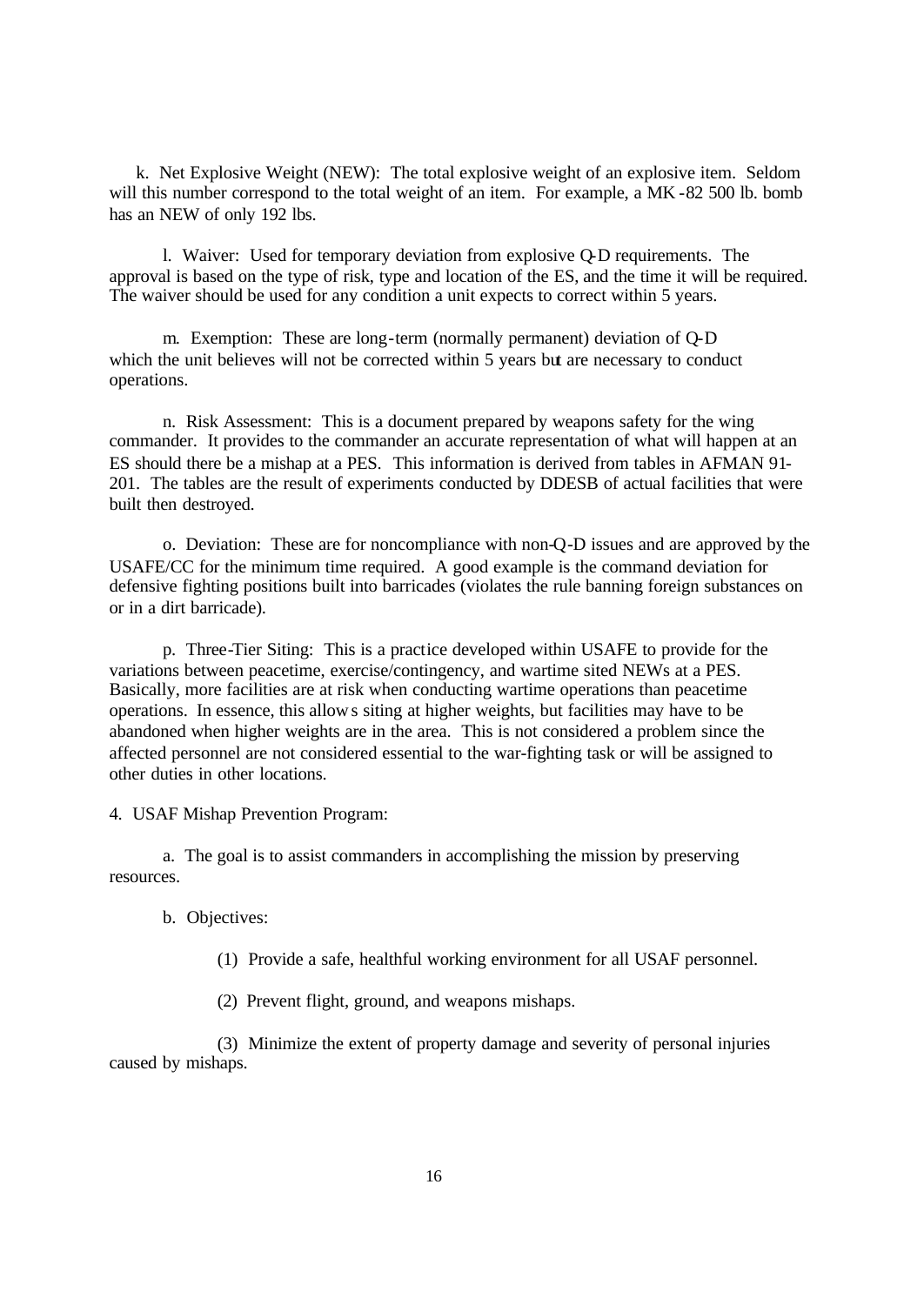(4) Prevent damage to private or public property and injuries to non-Air Force personnel as a result of Air Force operations.

(5) Eliminate design deficiencies, unsafe acts, and unsafe conditions.

(6) Ensure compliance with all USAF Nuclear Surety Program elements.

c. A major program element of the mishap prevention program is the AF Form 457 that enables anyone to report an unsafe condition. Unsafe conditions should also be reported to supervisors, unit commanders and the safety office so that an evaluation can be made.

5. Cost of Mishaps:

a. The direct costs of a mishap are obvious and include:

(1) Repairing or replacing damaged or destroyed equipment.

(2) Paying for damage to private and public property.

(3) Paying death benefits, disability compensation, and lost productivity of injured people.

(4) Cost of training invested in Air Force personnel.

b. There are also several indirect costs associated with mishaps. These include:

(1) On-scene rescue, treatment, wages of other personnel who provide help.

(2) Cost of damage recovery, reclamation, and salvage.

(3) Cost of investigating and reporting.

(4) Cost of loss of mission capability resulting from damaged equipment or injured personnel.

6. Mishap Causes.

## a. **Most mishaps are the result of a chain of events that usually include one or more unsafe acts or conditions.**

b. The theory is to "break the chain" by eliminating just one unsafe act or condition.

7. Responsibilities for Mishap Prevention:

a. Commanders: Set safety policy and support the development of the safety program.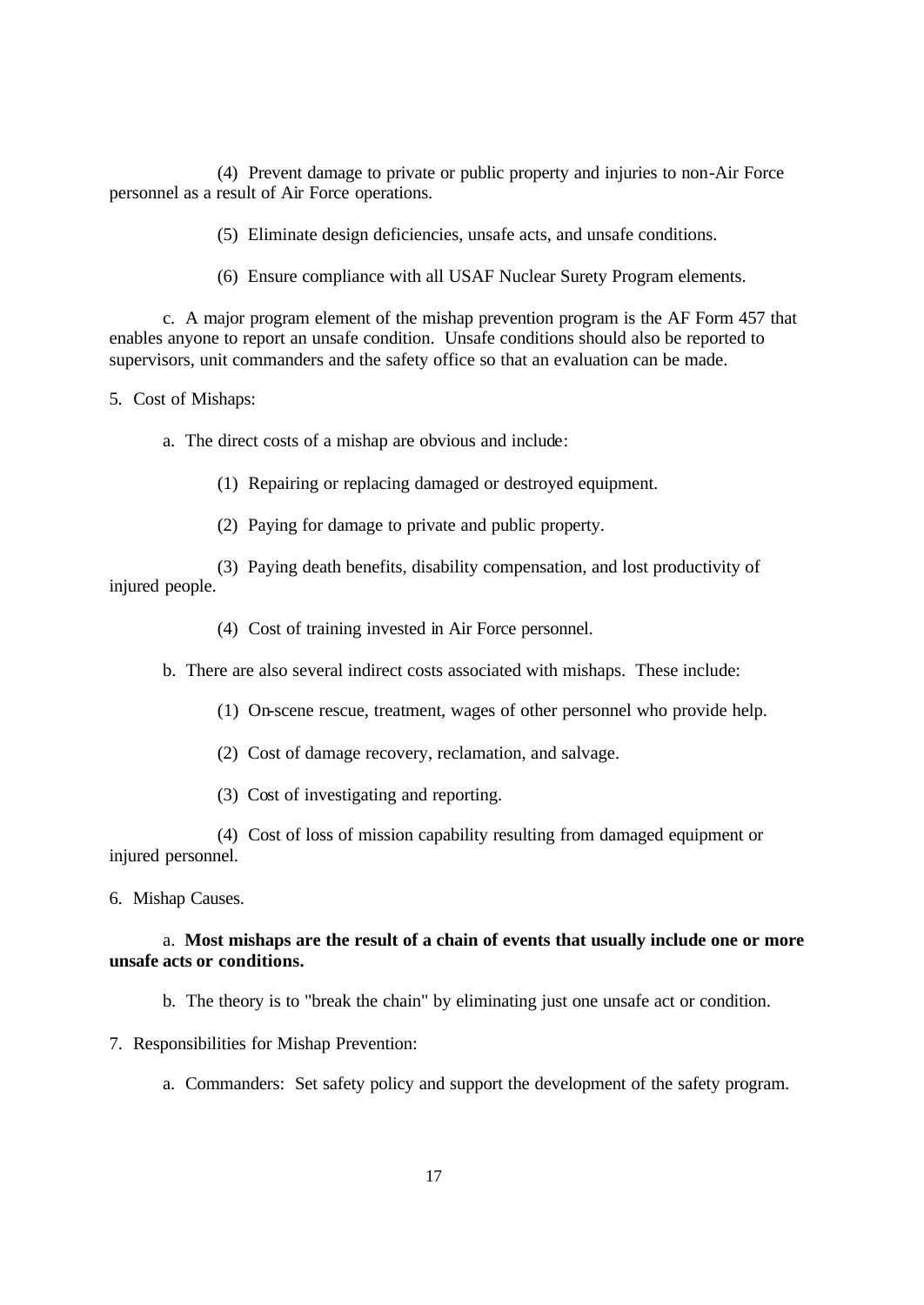b. Functional Managers: Are responsible for implementing the mishap prevention program directed by the commander, and ensuring the commander's policies are enforced by each supervisor.

c. Supervisors:

(1) Prevent damage and injury. They are the closest link in the management chain to the people who do the work.

(2) The attitudes of workers toward mishap prevention are likely to reflect the attitude of the supervisor.

d. Individual:

(1) Must comply with all applicable Air Force safety and health standards.

(2) Must make supervisors aware of hazards or unsafe conditions.

8. Responsibilities for Explosive Safety:

a. All personnel in the Air Force who operate or work near an area where explosives are kept are responsible for explosive safety.

b. Commanders are responsible for directing development of the explosive safety program in his/her squadron.

c. Supervisors are responsible for instructing workers on the safe handling of explosives and ensuring that workers comply with all explosive safety standards.

d. Operating personnel are responsible for reporting unsafe conditions, equipment, and materials; warn others who are endangered; comply with all explosive safety standards; and report injuries to their supervisors.

9. Safety Precautions When Handling Explosives:

a. Ensure only trained and qualified personnel handle explosives.

b. People who handle, transport, maintain, load, or dispose of explosives require recurring explosive safety training.

c. Written standards (OIs) must be prepared and followed when explosives are involved in operations. These OIs require weapons safety approval prior to implementation and annually reviewed thereafter.

d. Limit exposure to the minimum number of people to the minimum amount of explosives for the minimum amount of time. This is the cardinal rule of explosive safety.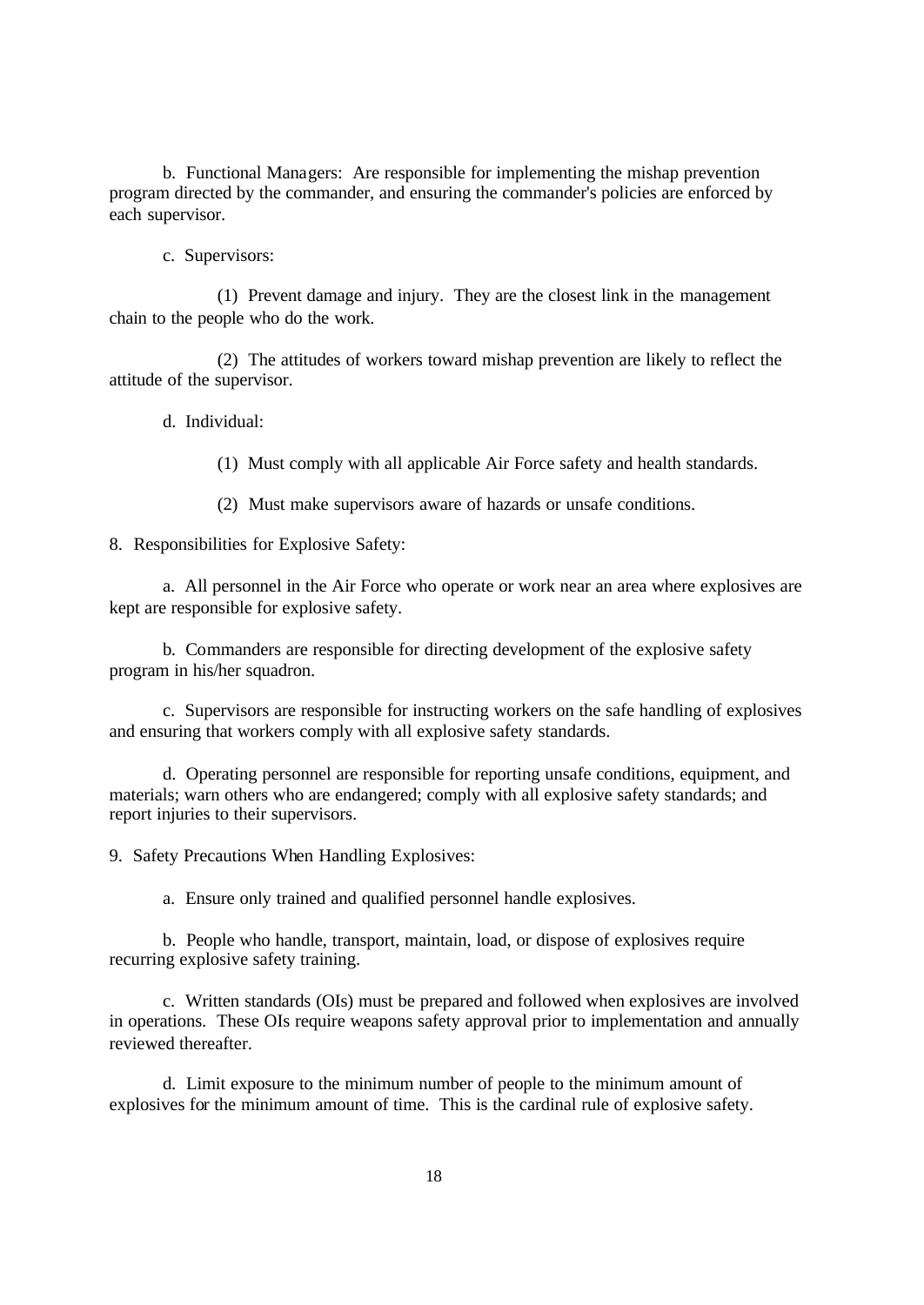e. Know the explosive hazards of the devices being used.

(1) Munitions items with a two-inch yellow band contain high explosives.

(2) Munitions items with a two-inch blue band are inert.

(3) Ammunition color bands provide further information about how the munitions item is configured and what the primary hazards are.

f. Flame producing devices such as matches, lighters, etc. are prohibited from being taken into an area containing explosives (except when permission has been granted by the installation commander).

g. Smoking is prohibited within 100 feet of a vehicle transporting explosives.

h. Vehicles, other than those being loaded/unloaded, will not be parked closer than 25 feet to any explosive facility.

10. Fire Protection for Explosives:

a. Fire is probably the greatest hazard to explosives. Because of this, all personnel involved with explosives must be trained in fire protection. Flammable liquids will not be used for cleaning within an area containing explosives.

b. Munitions come in several different "flavors" depending on the primary hazard associated with each one. These "flavors" are known as "class/divisions." Class/divisions provide information to the fire department concerning hazards and what their actions will be if responding to a fire where munitions are involved. **Munitions Control and MOC must keep the fire department alarm room informed as to which facilities have what class/division munitions stored there.**

(1) Class/division 1.1: Mass detonating explosives. Primary hazard is blast and propagation. Examples include general purpose bombs, warheads, demolition materials. The fire department will not fight any fire when 1.1 munitions are engulfed in flames. Rescuing survivors will be at the discretion of the on scene commander.

(2) Class/division 1.2: Fragmenting munitions. Primary hazard is fragments produced when weapon explodes. Examples include 2.75 rocket warheads (HE and WP), tactical missiles, and cluster bombs. The fire department may attempt to fight the fire or rescue survivors at the discretion of the on-scene commander.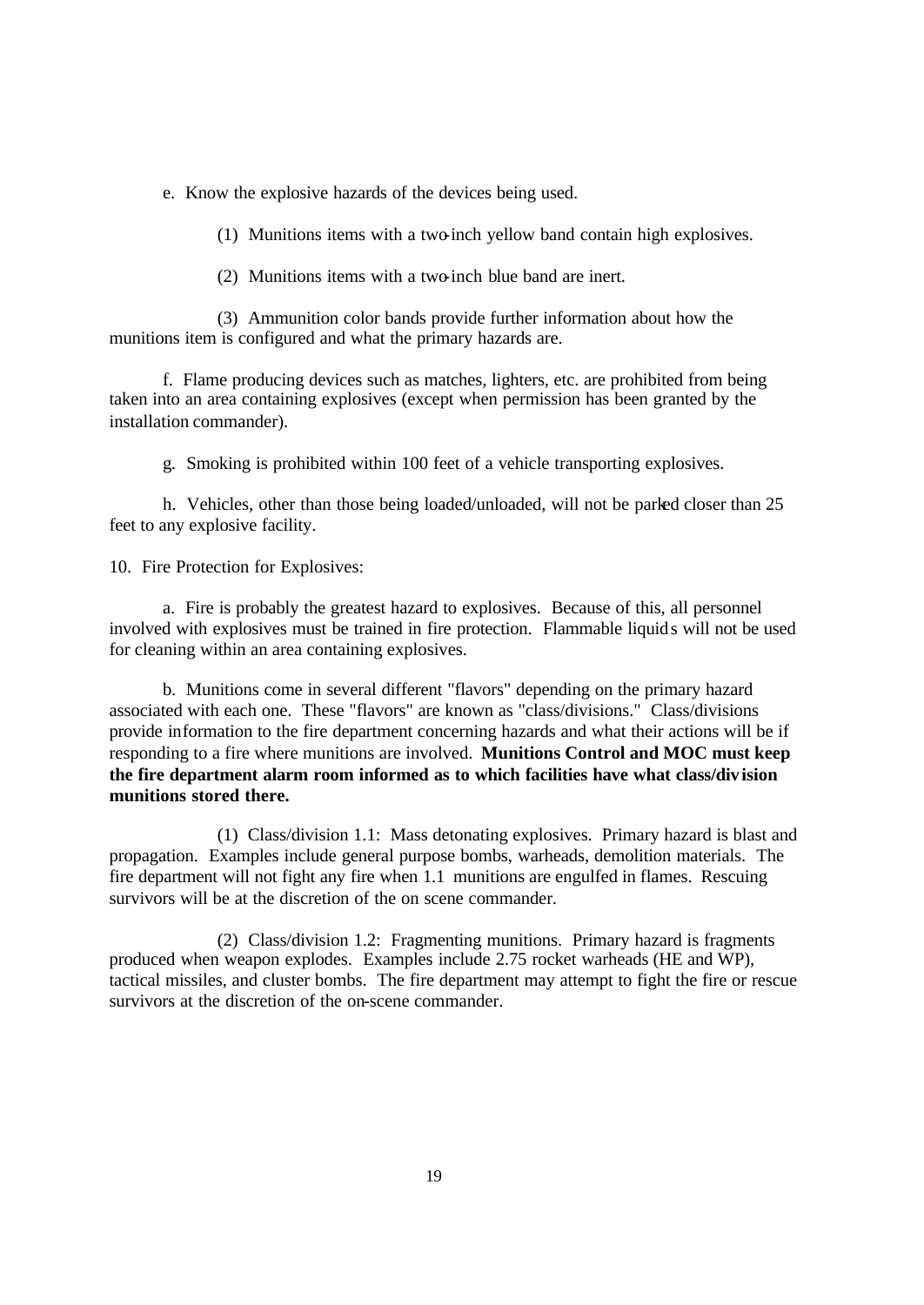(3) Class/division 1.3: Primary hazard is mass fire. Examples include aircraft and signal flares. Fire department will attempt to fight these fires.

(4) Class/division 1.4: Moderate fire hazard. Examples include small arms munitions and impulse cartridges. Fire department will attempt to fight these fires.

c. Withdrawal distances for non-essential personnel in the event of a fire as follows:

(1) Class/division 1.1 -- 4000 feet.

(2) Class/division 1.2 -- 2500 feet.

(3) Class/division 1.3 -- 600 feet.

(4) Class/division 1.4 -- 300 feet.

d. When explosives are **not involved in the fire**, clear the area initially to a distance of 300 feet. The on-scene commander will adjust the withdrawal distance for non-essential personnel.

e. Fire extinguishers suitable for the hazard must be available when explosive operations are in progress.

grass.

(1) Class A extinguishers are used on materials such as wood, paper, rubbish, or

(2) Class B extinguishers are used on materials such as oil, gasoline, grease, or

paint.

(3) Class C extinguishers are used on fires originating from electrical sources.

11. Publications:

a. Guidance and procedures for establishing and maintaining a weapons safety program are contained in several publications. What follows is a list of the most pertinent, but is by no means all inclusive:

(1) AFI 36-2104, *Nuclear Weapons Personnel Reliability Program.*

(2) AFJI 11-204, *Operational Procedures for Aircraft Carrying Hazardous* 

*Cargo.*

- (3) AFI 31-101, Vol 1, *The Physical Security Program*.
- (4) AFI 31-101, Vol 2, *The Air Force Nuclear Security Program Standards*.
- (5) AFI 90-201, *Inspector General Activities*.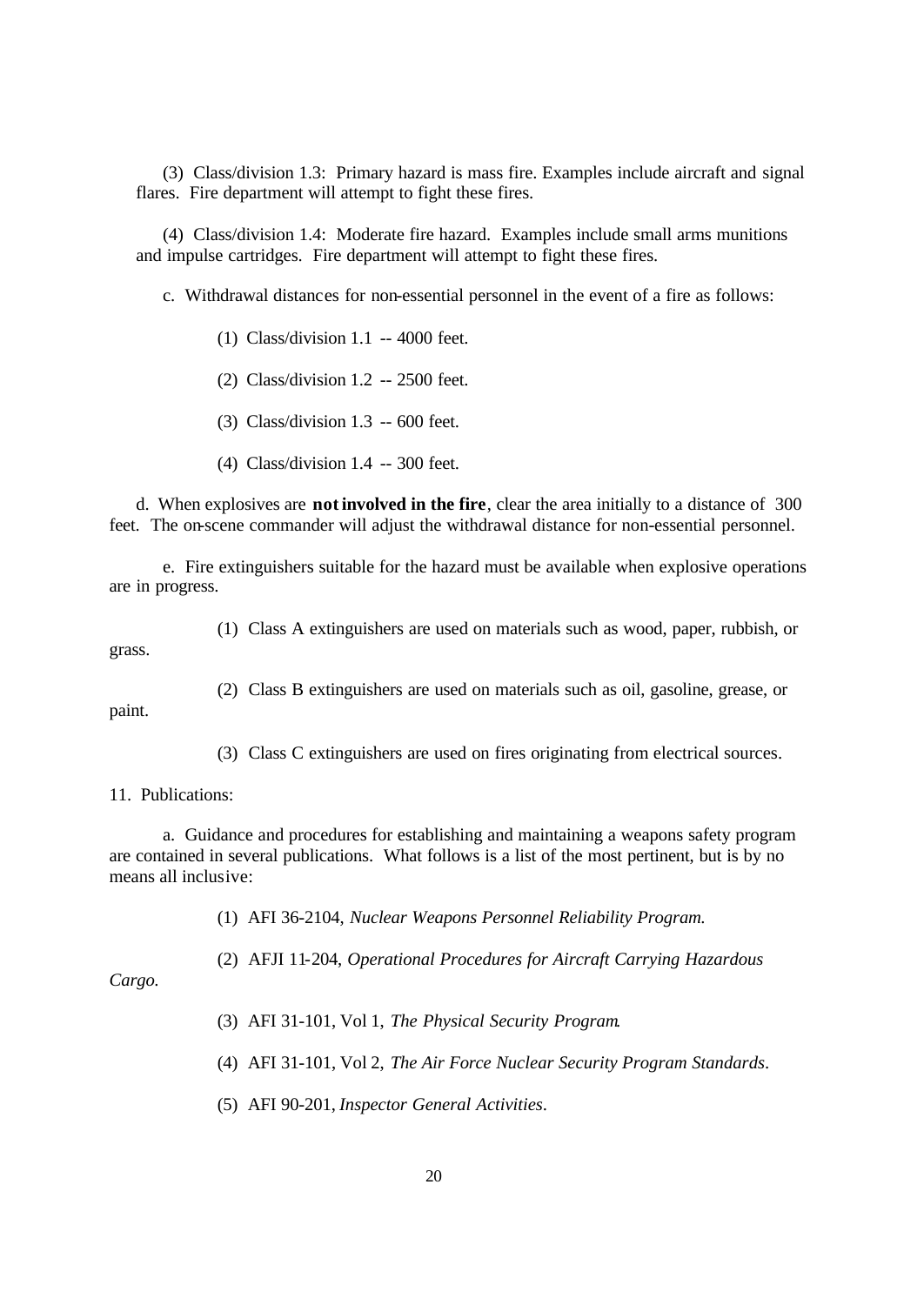- (6) AFI 91-101, *Air Force Nuclear Weapons Surety Program.*
- (7) AFI 91-104, *Nuclear Surety Tamper Detection and Control Programs.*
- (8) AFI 91-108, *Air Force Nuclear Weapons intrinsic Radiation Safety Program.*
- (9) AFI 91-112, *Safety Rules for US Strike Aircraft.*
- (10) AFI 91-202, *The US Air Force Mishap Prevention Program.*
- (11) AFI 91-204, *Investigating and Reporting US Air Force Mishaps.*
- (12) AFMAN 91-201, *Explosives Safety Standards.*
- (13) T.O. 00-110N-16, *Equipment Authorized for Use with Nuclear Weapons.*
- (14) T.O. 11N-20-7 (C), *Nuclear Safety Criteria.*
- (15) T.O. 11N-20-11 (C), *General Firefighting Guidance.*
- (16) T.O. 11A-1-10, *Munitions Serviceability Procedure.*
- (17) T.O. 11A-1-33, *Handling and Maintenance of Explosives Loaded Aircraft.*
- (18) T.O. 11A-1-46, *Management Data and Ammunition Complete Round Chart.*
- (19) DoD 6055.9-STD, *DoD Ammunition and Explosive Safety Standard.*

#### 12. Awards Programs:

a. Commanders' involvement in the awards program is essential. Currently there are quarterly awards for both weapons safety and nuclear surety. Nominations must be submitted to the weapons safety office for each category on the last week of the quarter. Nominations should include a listing of that person's accomplishments pertaining to weapons safety or nuclear surety for that quarter.

b. This program is not limited to your additional duty people. It can be anyone in your squadron. This is a great way to get your superior safety/surety performers recognized.

13. Explosive Safety Training.

a. Everyone who stores, handles, transports, loads, or otherwise deals with explosives is required to have explosive safety training. Topics covered in this training should be tailored to that persons explosives related duties. In other words, a Security Forces person will have significantly different training than an ammo troop. Suggested topics include: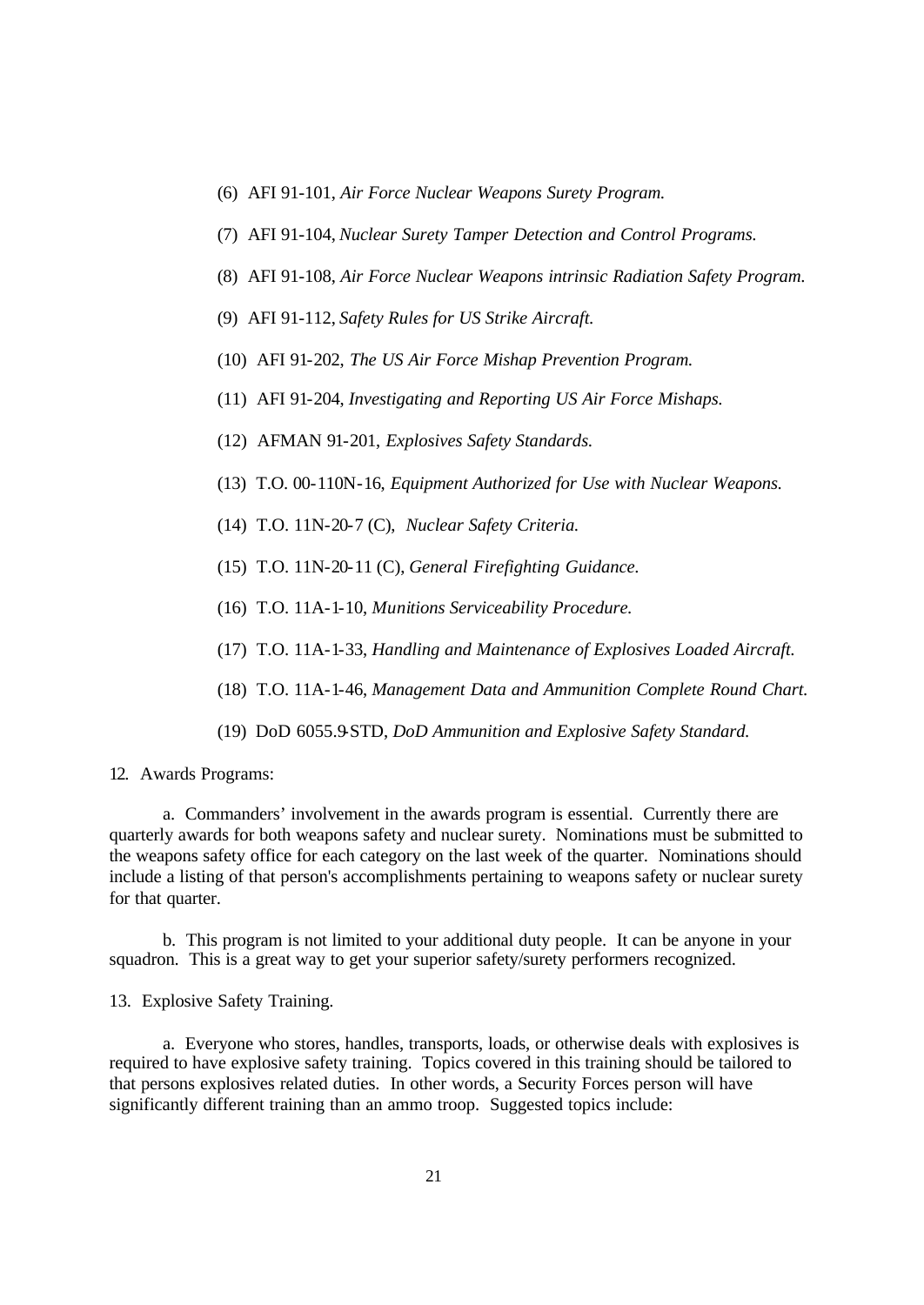(1) The individual's role and specific responsibilities in the unit weapons safety

program.

(2) Toxic, explosive, and hazardous aspects of the specific weapons system.

(3) Proper use of personal protective equipment.

(4) Unique handling and transportation problem areas.

(5) Lessons learned from past mishaps.

(6) Requirement of TO 11A-1-33 for personnel involved in explosives loaded aircraft operations.

(7) Mishap and hazard notification procedures.

(8) General safety requirements when working with munitions, aircraft, and missiles with an emphasis on cockpit switches, ejection seat hazards, and forward firing munitions.

(9) Fire protection precautions.

(10) Emergency procedures.

b. Explosives safety training should be given initially and annually thereafter.

14. Some Essentials to Remember:

a. Management is responsible! Commanders, supervisors, and leaders control resources. You establish work methods, procedures, and policies. Your reaction to noncompliance with required procedures will determine how your subordinates act.

b. Accidents are preventable. Accidents are normally the result of a long chain of events. Break the chain at any point and the mishap can be prevented.

c. Personal involvement by management is essential. Safety pr ograms that are not backed by management will be recognized for what they are--hollow, "square fillers."

d. Training is essential. Properly trained workers can recognize hazards and hazardous actions and understand the consequences. The well-trained worker is less likely to become involved in an accident.

e. Don't fall prey to the "we're at war" mentality. When handling large quantities of live munitions to support a contingency, safety is most important. The consequences of a mishap under these c ircumstances could be catastrophic in terms of contingency support.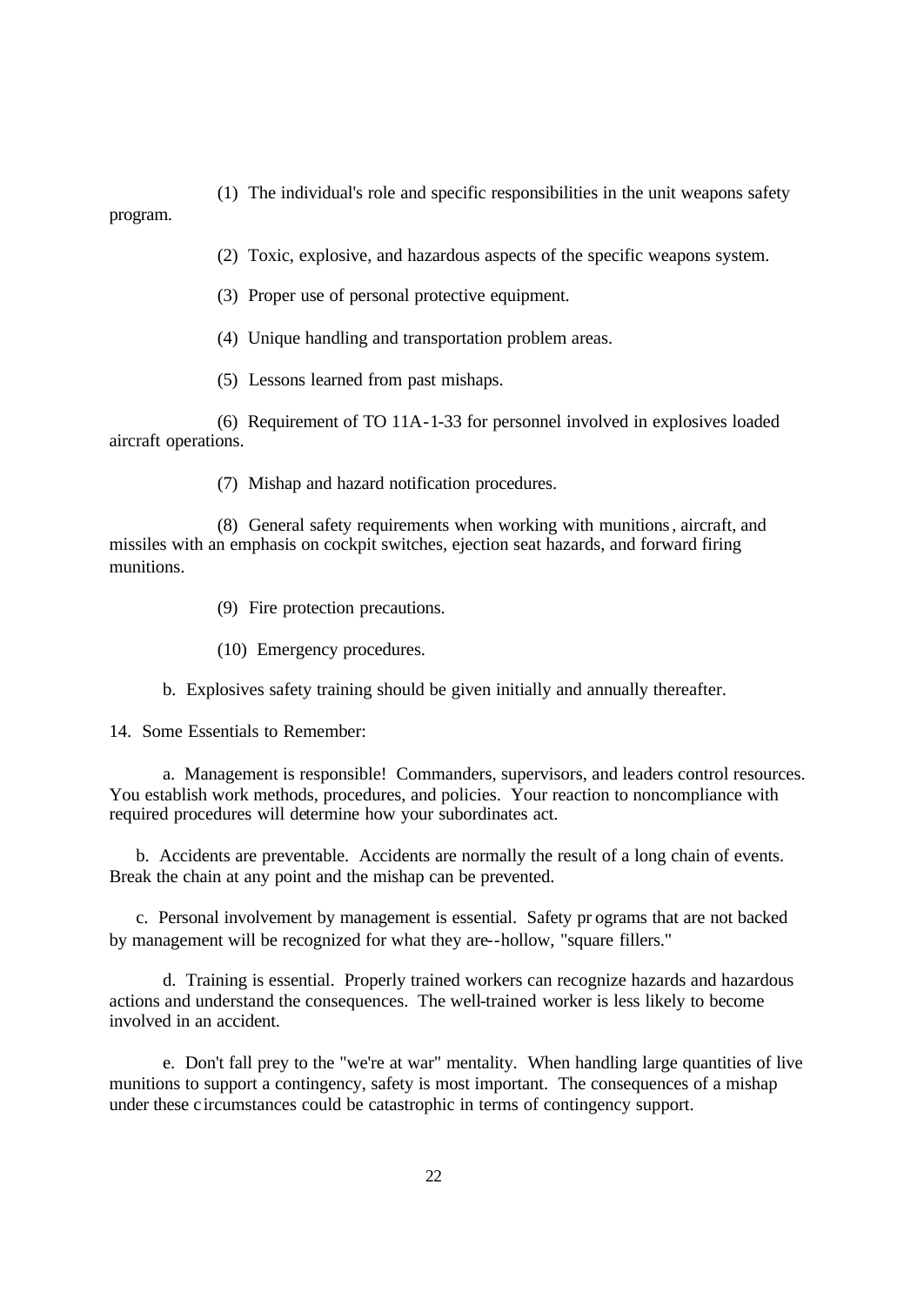f. Wing Commanders must:

(1) Select the best people to fill key positions, especially the job of Weapons Safety Manager. The WSM should be a dynamic individual who is forceful in driving home the weapons safety message. This person should also not live in "awe of rank;" his/her job is to ensure all explosives operations comply with all known standards and US public law.

(2) Ensure WSMs are properly trained before assuming their duties and they receive command support in carrying out those duties.

(3) Not assign additional duties to WSMs which will detract from their primary duties.

(4) Emphasize all areas related to weapons safety and ensure that supervisors are reinforcing this command emphasis throughout the unit.

(5) Take immediate and aggressive action to correct all weapons safety deficiencies.

g. Squadron Commanders must:

(1) Properly train and certify their people to meet weapons safety requirements.

(2) Include weapons safety considerations as part of each pre-task briefing.

(3) Publicize the need to report all actual or potential weapons safety problems as a means of avoiding more serious problems through early detection and correction.

(4) Keep people informed of changes that affect any part of the weapons safety program or their duties.

(5) Know what to look for and how to take action before accidents occur.

(6) Commit and prioritize resources for the achievement of a safe environment.

(7) Indoctrinate new workers and continually re-educate all personnel including supervisors and managers.

(8) Make sure training programs are current and pertinent.

(9) Understand the wing's combat mission and anticipate the hazards. Emphasize risk education prior to combat.

(10) Incorporate combat missions into the training program.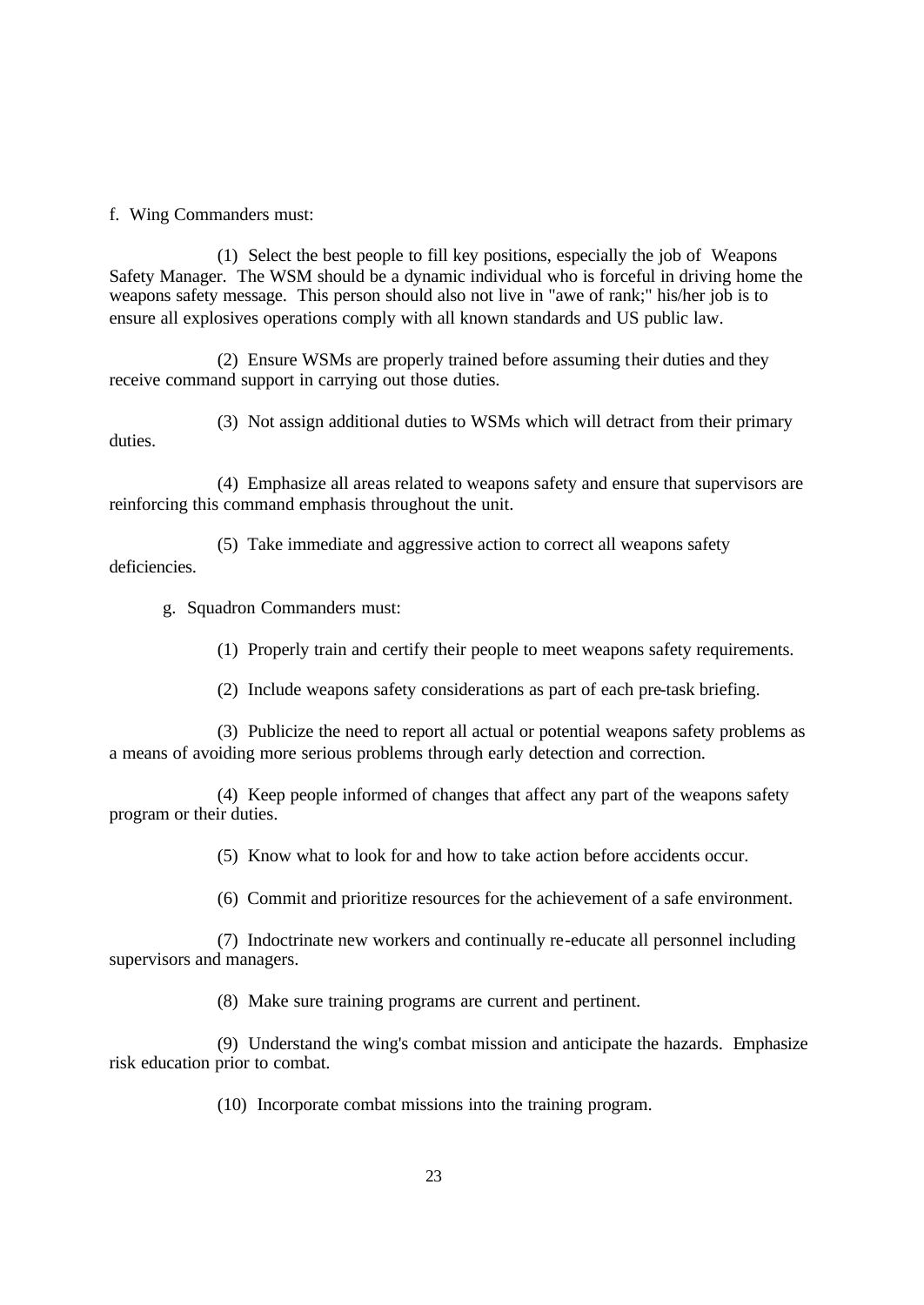- (11) Promote maximum safety consistent with operational requirements.
- (12) Realize you will have to accept risk.
- (13) Encourage and expect supervisors to get involved.
- (14) Stay away from band-aid fixes.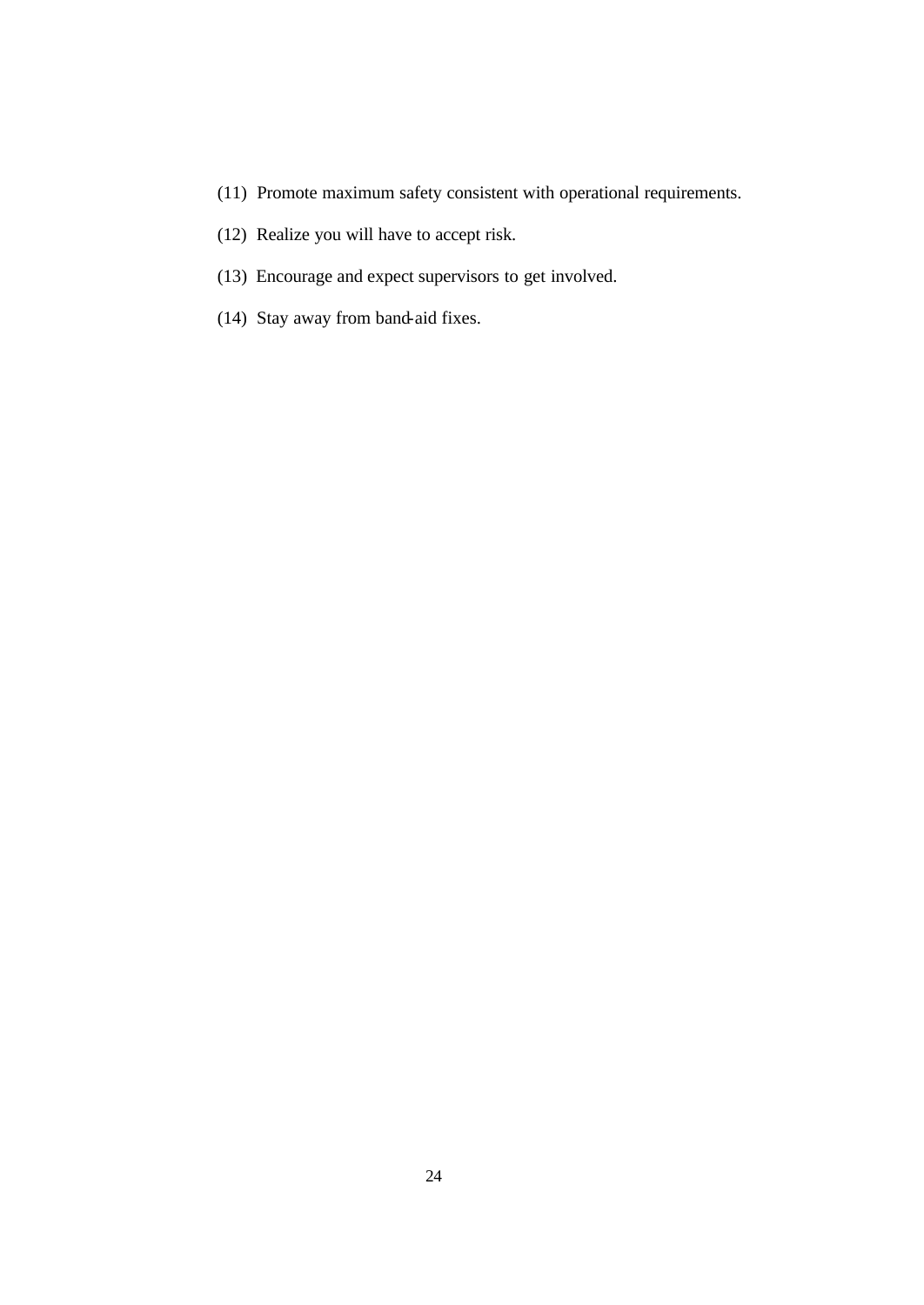### **LESSONS LEARNED**

The preparation process for a Nuclear Surety Inspection (NSI) doesn't begin when you implement your 9-10 month preparation schedule; it really begins when you complete your last NSI. A very important, although sometimes forgotten, part of the preparation process is looking at what you did wrong or could have done better during the just completed NSI. Lessons learned can be very valuable in preparing for your inspection. They can keep you from making the same mistake and can also help out by serving as "fine points" to remember while completing you preparations. The following are some "lessons learned" from past SIs.

1. Personnel Reliability Program:

a. PRP is the commander's program. All agencies that have input into the PRP (i.e., medical, mental health, family advocacy, and MPF) exist so the commander can make valid decisions.

b. Potentially Disqualifying Information (PDI) is just that--the commander decides if the member is suspended. All information that could potentially affect PRP status should be passed to the commander. One piece of information, though not disqualifying in itself, may be what the commander needs to show an individual needs to be suspe nded.

c. Support agency PRP representatives (i.e., medical, mental health, etc.) are not decision makers, their job is management and administrative. Caregivers and commanders make the decisions.

d. Dental records contain statements of general health--check them. They have contained disqualifying statements in the past (e.g. "I am an alcohol abuser.").

e. Screening of the Unit Personnel Record Group is the basic measuring stick to determine the status of the program. Continual screening of new records, as they are produced, and a couple of 100% records checks go a long way in making sure they are up-to-date. Flawless records will leave the inspectors with an impression that the wing has paid great attention to detail and that the administrative portion is done by the book.

f. Security clearances must be continuously scrutinized to ensure no individual has access to weapons without the proper clearance.

g. Have all items to be inspected (i.e., all case files, suspension log, rosters, PRP management book, etc.) readily available for the inspectors--don't wait until asked to search for these items.

h. Annotations on the reverse of the AF Form 286 need to be held to a minimum. Make entries on the inconsistencies and verify any inconsistencies on the front of the form. Ensure any entries on the reverse are signed and dated by the PRP monitor and/or certifying official.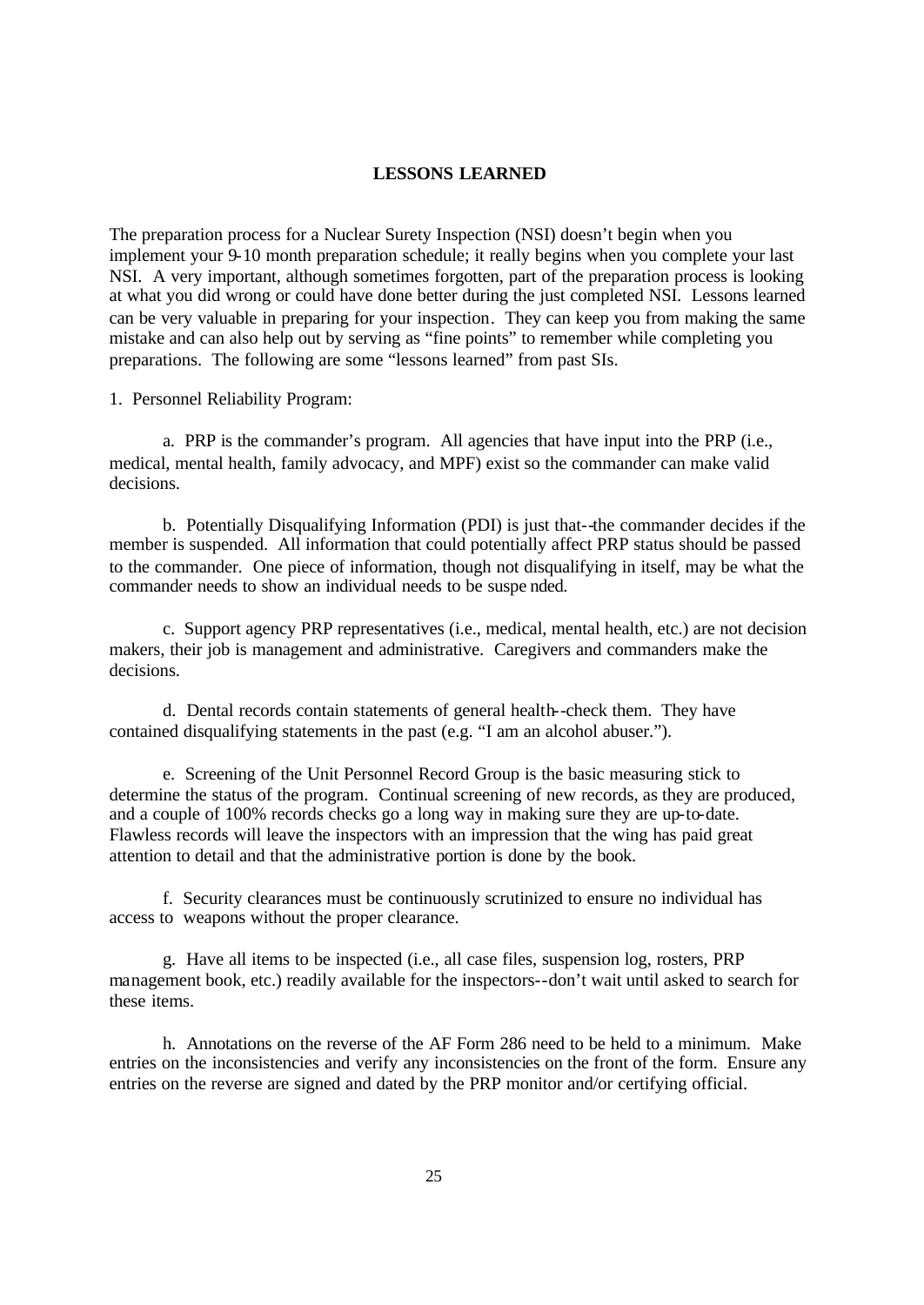2. Battle Staff:

a. The Mission Director position is critical. All critical information coming into or out of the battle staff should flow through him.

b. Write down, word for word, any exercise inputs that come in, as well as noting the source they come in on. This is particularly critical during the recapture exercise. **Terrorist demands must be copied word for word.**

c. You know what four exercises will be run; be spring-loaded to these scenarios.

d. Ensure on-duty controllers are aware of any changes in weapons locations (particularly trainers).

e. Project into every scenario. Treat every input as real world. Don't simulate anything that's not in the simulations package.

3. Civil Engineering (CE):

a. Identify CE requirements early. In this compliance-oriented inspection, it is critical for all units to identify their CE requirements early and flag them as "NSI related" so the work can be planned and finished in a timely manner.

b. Vehicles are critical. Evaluators look very hard at fluid levels, tire pressures, and all related details.

4. Security Forces:

a. Review and update applicable Security Force Operating Instructions and plans to ensure across-the-board compliance is maintained.

b. Conduct complete sensor checks of the WSA/WS<sup>3</sup>. This will include checks of the AF Form 340*, Sensor Alarm Data*; USAFE Form 492, *Munitions Structure Opening/Closing Log*; and the AFTO 781A, *Maintenance Discrepancy and Work Document*. This test should also include Performance and Maintenance Inspections by BISS personnel.

c. Have BISS personnel and tools/equipment present during the system test.

d. Provide augmentation force (30-in-30) training to include  $WS^3$  deployment tactics for individuals/teams on foot or in vehicles; set up actions for denial/recapture scenarios, including the primary hot cargo pad; convoys and protective aircraft shelter (Safe Haven) procedures.

e. Participation by other base agencies (i.e., command post, maintenance personnel, fire department, EOD, etc.) is vital to ensure realistic scenarios and proper coordination/execution of the actions by all agencies involved in these types of operations.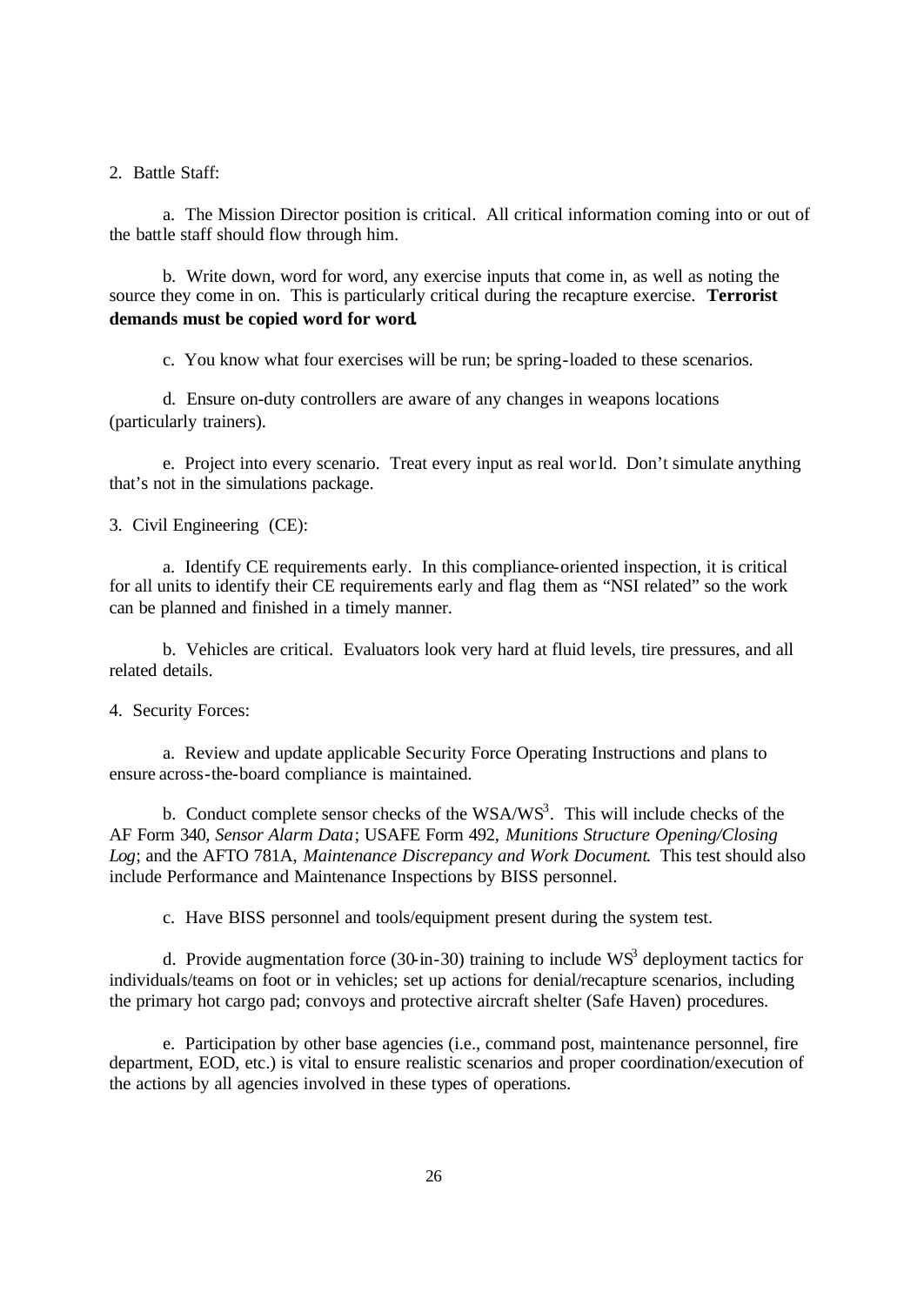f. Perform post checks/visits to ensure post briefings are standardized and job knowledge is foremost in the minds of the security forces. All security force personnel need to take an active part in the training process.

g. Evaluate weapons knowledge on a continual basis to maintain the highest standards. Have M-60 gunners and assistants conduct day/night barrel changes (use a training weapon for personnel on the posted response force). Ensure personnel know how and are able to open sealed ammunition cans.

## 5. Maintenance:

a. Make sure sub-assemblies of nuclear certified equipment (NCE) are compatible with the main assembly as listed in T.O. 00-110N-16. (e.g. forklift tines, hooks, and attaching bolts)

b. Make sure the weight you use to weight-test NCE meets the weight requirement for the test.

c. Have a back up for every person, every vehicle, and every piece of equipment you intend to use.

# 6. Command Post:

a. Prior planning is critical. Develop a scheme giving all controllers specific areas of responsibility ranging from simple things, like housekeeping duties, to complex items, like creating lesson plans. Creating a sense of ownership strengthened morale and aided in our success

b. Break down everything you do into specific blocks and train. Don't deviate during the inspection.

## 7. Communications:

a. Do not issue new exercise/contingency checklists or procedures two weeks before the NSI. Furthermore, ensure all aspects of the checklists and procedures used during the NSI are known to all.

b. Position contingency equipment (i.e., DCG comm reaction package) outside the potential exercise/contingency area.

c. Emergency Action Comm Support includes hot lines, STU-III support, and LMRs. Ensure these are included in all preparatory efforts.

d. Automate LMR network diagrams so as to ease change on this ever-changing base.

e. Customer questionnaires are a useful tool to measure our customers' satisfaction as well as demonstrating to the NSI team our sensitivity to their needs.